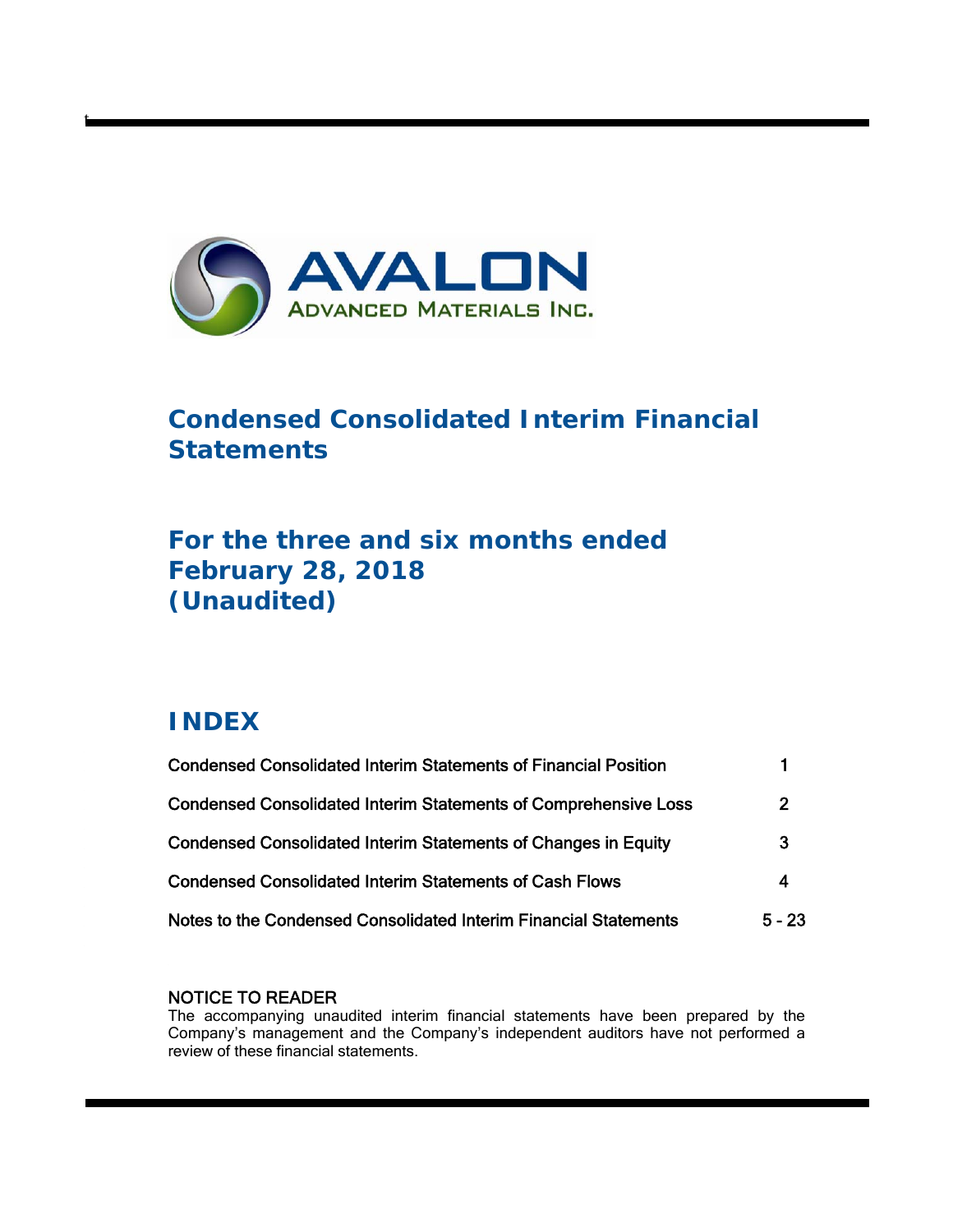# **Condensed Consolidated Interim Statements of Financial Position (expressed in Canadian Dollars) (unaudited)**

|                                                                                     | February 28,<br>2018      | August 31,<br>2017 |
|-------------------------------------------------------------------------------------|---------------------------|--------------------|
| <b>Assets</b>                                                                       |                           |                    |
| <b>Current Assets</b>                                                               |                           |                    |
| Cash and cash equivalents                                                           | \$<br>1,486,212           | \$<br>1,073,574    |
| Other receivables                                                                   | 162,389                   | 117,718            |
| Prepaid expenses and deposits                                                       | 180,595                   | 176,189            |
|                                                                                     | 1,829,196                 | 1,367,481          |
| <b>Non-Current Assets</b>                                                           |                           |                    |
| Exploration and evaluation assets (note 5)                                          | 15,991,004                | 14,861,032         |
| Property, plant and equipment (note 6)                                              | 104,234,981               | 104,207,866        |
|                                                                                     | 120,225,985               | 119,068,898        |
|                                                                                     | \$<br>122,055,181         | \$<br>120,436,379  |
| <b>Liabilities</b>                                                                  |                           |                    |
| <b>Current Liabilities</b>                                                          |                           |                    |
| Accounts payable                                                                    | \$<br>440,056             | \$<br>399,220      |
| <b>Accrued liabilities</b>                                                          | 377,133                   | 412,149            |
| Deferred flow-through share premium (note 7)                                        | 97,458                    | 49,467             |
|                                                                                     | 914,647                   | 860,836            |
| <b>Non-Current Liabilities</b>                                                      |                           |                    |
| Convertible redeemable preferred shares (note 8)                                    | 3,718,313                 | 2,646,000          |
| Derivative liabilities (note 9)                                                     | 345,512                   | 314,833            |
| Site closure and reclamation provisions                                             | 303,600                   | 303,600            |
|                                                                                     | 4,367,425                 | 3,264,433          |
|                                                                                     | 5,282,072                 | 4,125,269          |
| <b>Shareholders' Equity</b>                                                         |                           |                    |
|                                                                                     |                           |                    |
| Share Capital (note 10b)                                                            | 171,708,835               | 169,593,205        |
| <b>Reserve for Warrants (note 10c)</b>                                              | 4,292,998                 | 4,258,213          |
| Reserve for Share Based Payments (note 10d)                                         | 17,046,047                | 16,955,411         |
| Reserve for Brokers' Compensation Warrants (note 10e)<br><b>Accumulated Deficit</b> | 286,000<br>(76, 560, 771) | 294,166            |
|                                                                                     |                           | (74, 789, 885)     |
|                                                                                     | 116,773,109               | 116,311,110        |
|                                                                                     | \$<br>122,055,181         | \$<br>120,436,379  |
| Approved on behalf of the Board                                                     |                           |                    |

"Donald S. Bubar", Director

"Brian MacEachen" , Director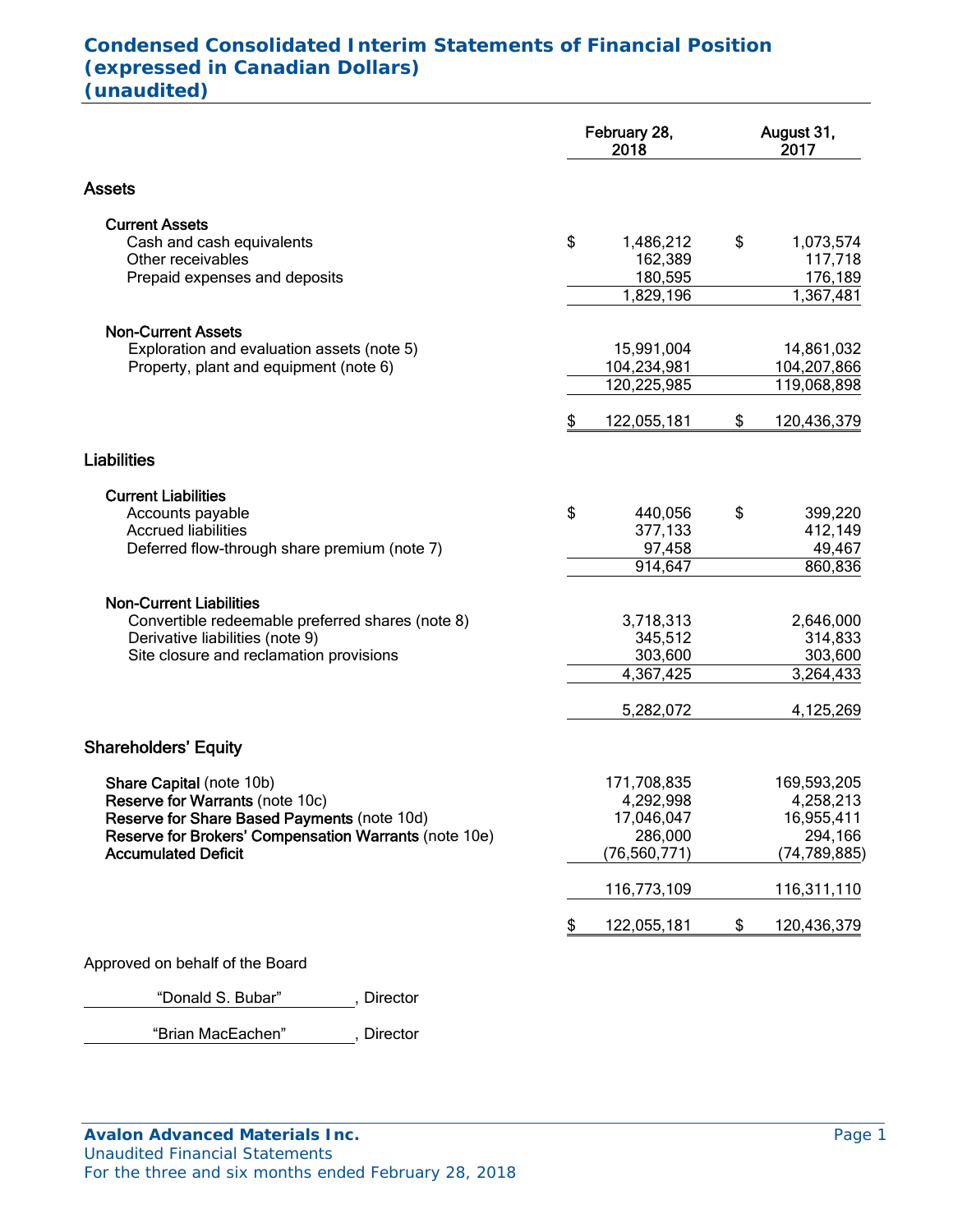# **Condensed Consolidated Interim Statements of Comprehensive Loss (expressed in Canadian Dollars, except number of shares) (unaudited)**

|                                                                                          | <b>Three Months Ended</b> |                      |                                              |             | <b>Six Months Ended</b> |             |                      |               |
|------------------------------------------------------------------------------------------|---------------------------|----------------------|----------------------------------------------|-------------|-------------------------|-------------|----------------------|---------------|
|                                                                                          |                           | February 28,<br>2018 | February 28,<br>February 28,<br>2017<br>2018 |             |                         |             | February 28,<br>2017 |               |
| Revenue                                                                                  |                           |                      |                                              |             |                         |             |                      |               |
| Interest                                                                                 | \$                        | 12,484               | \$                                           | 2,544       | \$                      | 27,233      | \$                   | 5,043         |
| <b>Expenses</b>                                                                          |                           |                      |                                              |             |                         |             |                      |               |
| Corporate and administrative (note 11)<br>Impairment loss on exploration and evaluation  |                           | 625,265              |                                              | 665,406     |                         | 1,343,497   |                      | 1,440,489     |
| assets                                                                                   |                           |                      |                                              | 3,030       |                         |             |                      | 3,030         |
| General exploration                                                                      |                           | 4,640                |                                              | 6,172       |                         | 14,005      |                      | 12,613        |
| Depreciation                                                                             |                           | 4,463                |                                              | 18,231      |                         | 8,829       |                      | 25,092        |
| Share based compensation (note 10d)                                                      |                           | 39,670               |                                              | (41, 051)   |                         | 78,448      |                      | 87,849        |
| Foreign exchange loss (gain)                                                             |                           | 2,987                |                                              | (801)       |                         | 2,589       |                      | 395           |
| Financing transaction costs (note 8)                                                     |                           | 467,565              |                                              |             |                         | 467,565     |                      |               |
| Increase in fair value of convertible redeemable<br>preferred shares (note 8)            |                           | 106,313              |                                              |             |                         | 232,313     |                      |               |
| Decrease in fair value of derivative                                                     |                           |                      |                                              |             |                         |             |                      |               |
| Liabilities (note 9)                                                                     |                           | (24, 497)            |                                              | (993)       |                         | (252, 846)  |                      | (168, 156)    |
|                                                                                          |                           |                      |                                              |             |                         |             |                      |               |
|                                                                                          |                           | 1,226,406            |                                              | 649,994     |                         | 1,894,400   |                      | 1,401,312     |
| Net Loss before Income Taxes                                                             |                           | (1,213,922)          |                                              | (647, 450)  |                         | (1,867,167) |                      | (1, 396, 269) |
| <b>Deferred Income Tax Recoveries</b>                                                    |                           | 71,074               |                                              | 78,907      |                         | 96,281      |                      | 187,434       |
| <b>Net Loss and Total Comprehensive Loss</b><br>for the period                           | \$                        | (1, 142, 848)        | -\$                                          | (568, 543)  |                         | (1,770,886) | \$                   | (1, 208, 835) |
| Loss per Share - Basic and Diluted                                                       | \$                        | (0.005)              |                                              | (0.003)     | \$                      | (0.009)     | \$                   | (0.007)       |
| <b>Weighted Average Number of Common Shares</b><br><b>Outstanding, Basic and Diluted</b> |                           | 212,689,606          |                                              | 187,516,882 |                         | 206,841,464 |                      | 184,395,238   |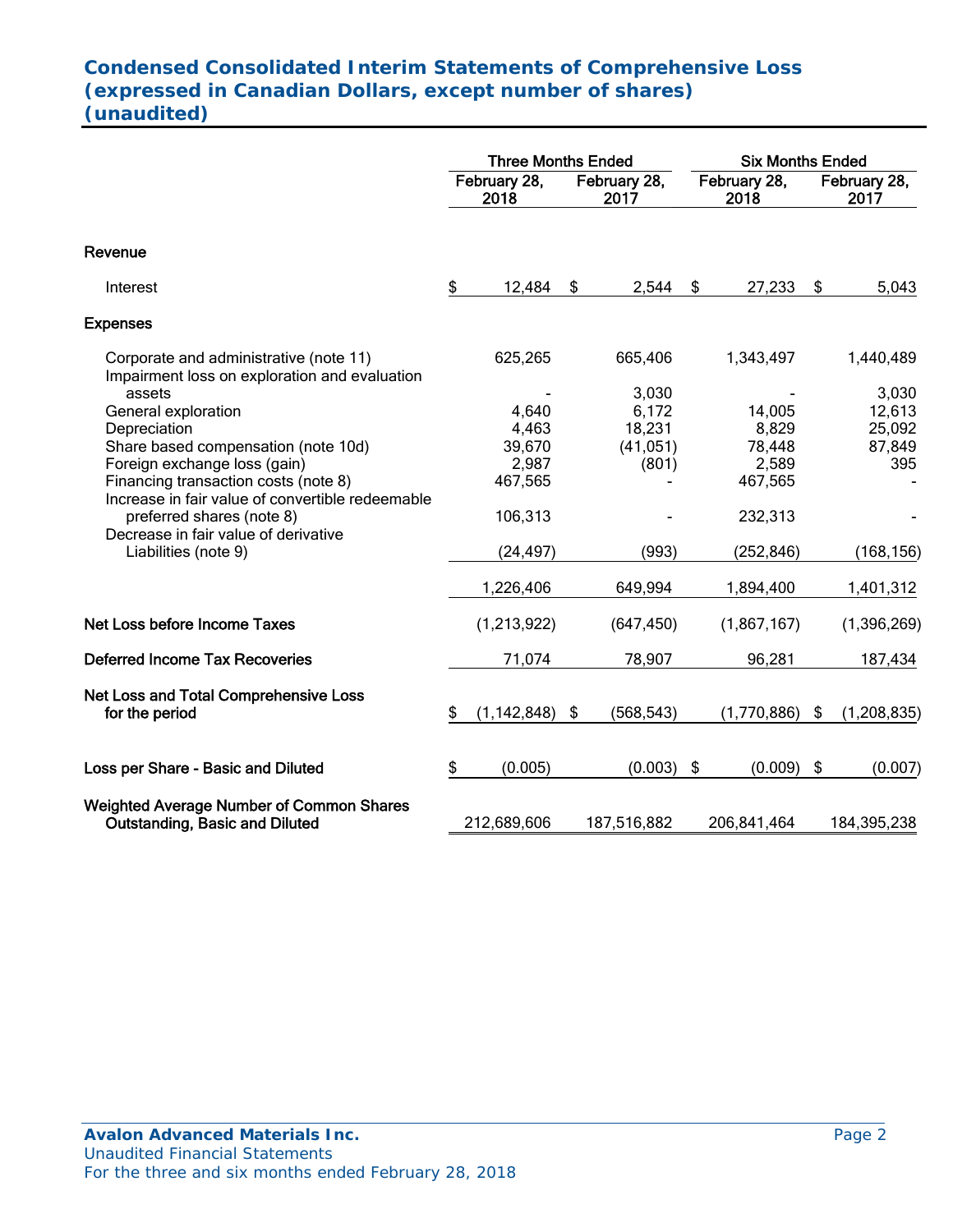# **Condensed Consolidated Interim Statements of Changes in Equity (expressed in Canadian Dollars, except number of shares) (unaudited)**

|                                                          |                            | <b>Share Capital</b> |                 | <b>Reserves</b>                       |                                      |                                      |               |
|----------------------------------------------------------|----------------------------|----------------------|-----------------|---------------------------------------|--------------------------------------|--------------------------------------|---------------|
|                                                          | Number of<br><b>Shares</b> | Amount               | <b>Warrants</b> | <b>Share Based</b><br><b>Payments</b> | Brokers'<br>Compensation<br>Warrants | <b>Accumulated</b><br><b>Deficit</b> | <b>Total</b>  |
| Balance at September 1, 2016                             | 179,524,206                | \$167,181,354        | \$<br>4,313,701 | \$<br>16,700,417                      | \$<br>254,112                        | \$<br>(71, 432, 564)                 | \$117,017,020 |
| Equity offerings                                         | 7.045.454                  | 1,168,182            |                 |                                       |                                      |                                      | 1,168,182     |
| <b>Exercise of warrants</b>                              | 2,275,000                  | 341,250              |                 |                                       |                                      |                                      | 341,250       |
| Reserve transferred on exercise of warrants              |                            | 55,488               | (55, 488)       |                                       |                                      |                                      |               |
| Compensation warrants issued on equity offerings         |                            |                      |                 |                                       | 21,936                               |                                      | 21,936        |
| Share based compensation                                 |                            |                      |                 | 140,246                               |                                      |                                      | 140,246       |
| Share issuance costs - cash                              |                            | (109, 218)           |                 |                                       |                                      |                                      | (109, 218)    |
| Share issuance costs - compensation warrants issued      |                            | (21, 936)            |                 |                                       |                                      |                                      | (21, 936)     |
| Net loss for the six month period                        |                            |                      |                 |                                       |                                      | (1, 208, 835)                        | (1, 208, 835) |
| Balance at February 28, 2017                             | 188,844,660                | \$168,615,120        | \$<br>4,258,213 | \$<br>16,840,663                      | \$<br>276,048                        | (72, 641, 399)<br>\$                 | \$117,348,645 |
| Equity offerings                                         | 6,500,000                  | 896,000              |                 |                                       |                                      |                                      | 896,000       |
| Issued for other considerations                          | 500,000                    | 92,500               |                 |                                       |                                      |                                      | 92,500        |
| Conversion of redeemable preferred shares                | 890,861                    | 110,250              |                 |                                       |                                      |                                      | 110,250       |
| Compensation warrants issued on equity offerings         |                            |                      |                 |                                       | 18,118                               |                                      | 18,118        |
| Share based compensation                                 |                            |                      |                 | 114,748                               |                                      |                                      | 114,748       |
| Share issuance costs - cash                              |                            | (102, 547)           |                 |                                       |                                      |                                      | (102, 547)    |
| Share issuance costs - compensation warrants issued      |                            | (18, 118)            |                 |                                       |                                      |                                      | (18, 118)     |
| Net loss for the six month period                        |                            |                      |                 |                                       |                                      | (2, 148, 486)                        | (2, 148, 486) |
| Balance at August 31, 2017                               | 196,735,521                | \$169,593,205        | \$<br>4,258,213 | \$<br>16,955,411                      | \$<br>294,166                        | \$<br>(74, 789, 885)                 | \$116,311,110 |
| Equity offerings                                         | 11,752,400                 | 1,401,426            | 38,400          |                                       |                                      |                                      | 1,439,826     |
| Conversion of redeemable preferred shares                | 6,368,381                  | 735,000              |                 |                                       |                                      |                                      | 735,000       |
| Exercise of options                                      | 50,000                     | 5,500                |                 |                                       |                                      |                                      | 5,500         |
| Reserve transferred on exercise of options               |                            | 2,137                |                 | (2, 137)                              |                                      |                                      |               |
| Exercise of compensation warrants                        | 300,000                    | 33,000               |                 |                                       |                                      |                                      | 33,000        |
| Reserve transferred on exercise of compensation warrants |                            | 26,671               |                 |                                       | (26, 671)                            |                                      |               |
| Compensation warrants issued on equity offerings         |                            |                      |                 |                                       | 18,505                               |                                      | 18,505        |
| Share based compensation                                 |                            |                      |                 | 92,773                                |                                      |                                      | 92,773        |
| Share issuance costs - cash                              |                            | (70, 534)            | (2,680)         |                                       |                                      |                                      | (73, 214)     |
| Share issuance costs - compensation warrants issued      |                            | (17, 570)            | (935)           |                                       |                                      |                                      | (18, 505)     |
| Net loss for the six month period                        |                            |                      |                 |                                       |                                      | (1,770,886)                          | (1,770,886)   |
| Balance at February 28, 2018                             | 215,206,302                | 171,708,835          | 4,292,998       | 17,046,047                            | 286,000                              | (76, 560, 771)                       | 116,773,109   |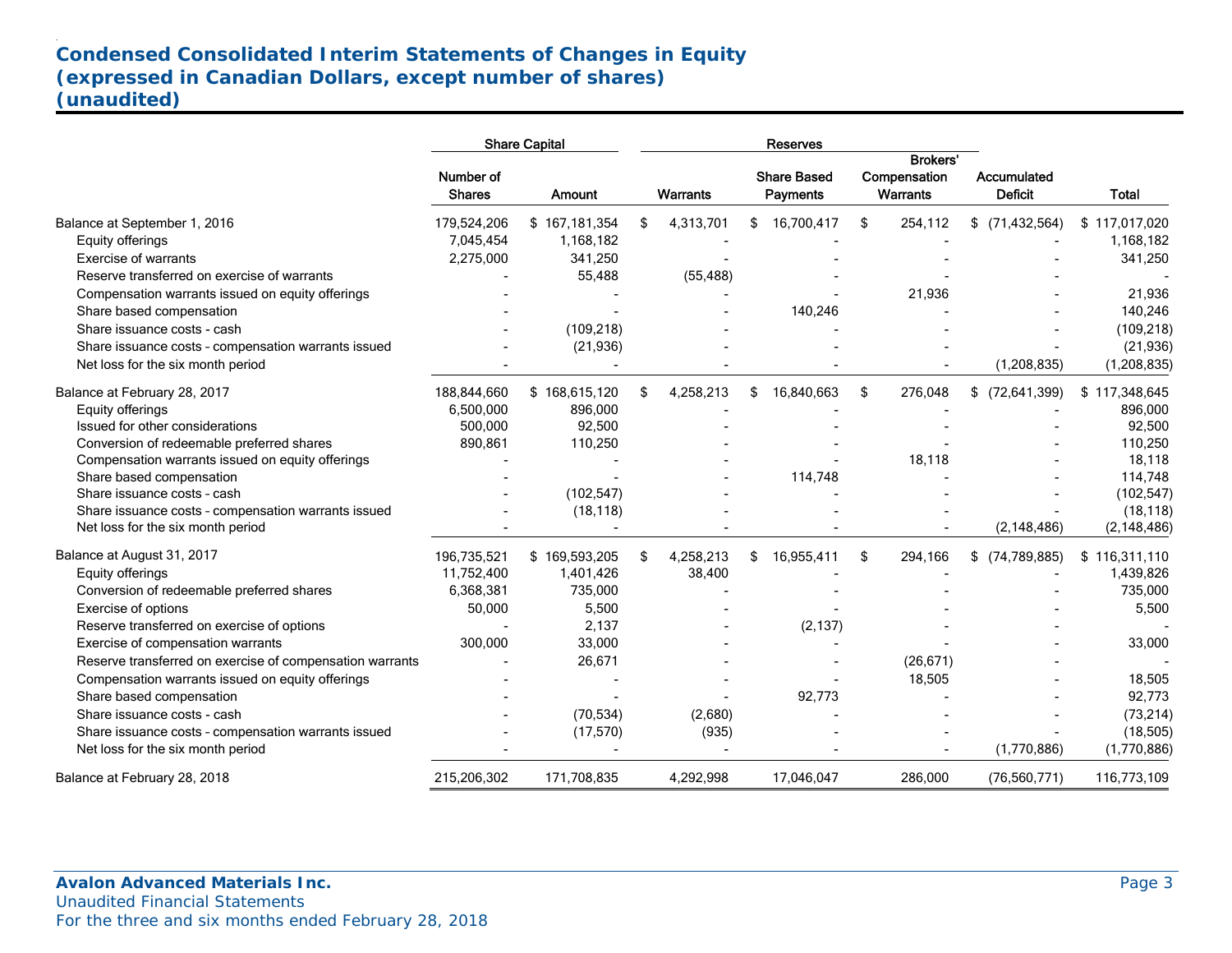# **Condensed Consolidated Interim Statements of Cash Flows (expressed in Canadian Dollars) (unaudited)**

.

|                                                                                                                                                                  | <b>Three Months Ended</b> |                                   |      |                                        | <b>Six Months Ended</b> |                                         |    |                                   |
|------------------------------------------------------------------------------------------------------------------------------------------------------------------|---------------------------|-----------------------------------|------|----------------------------------------|-------------------------|-----------------------------------------|----|-----------------------------------|
|                                                                                                                                                                  |                           | February 28,<br>2018              |      | February 28,<br>2017                   | February 28,<br>2018    |                                         |    | February 28,<br>2017              |
| <b>Operating Activities</b>                                                                                                                                      |                           |                                   |      |                                        |                         |                                         |    |                                   |
| Cash paid to employees<br>Cash paid to suppliers<br>Interest received                                                                                            | \$                        | (357,066)<br>(434, 475)<br>12,484 | - \$ | $(383, 610)$ \$<br>(268, 715)<br>2,544 |                         | $(767, 188)$ \$<br>(647, 865)<br>27,233 |    | (786, 651)<br>(523, 718)<br>5,043 |
| Cash Used by Operating Activities                                                                                                                                |                           | (779, 057)                        |      | (649, 781)                             |                         | (1, 387, 820)                           |    | (1,305,326)                       |
| <b>Financing Activities</b>                                                                                                                                      |                           |                                   |      |                                        |                         |                                         |    |                                   |
| Net proceeds from equity offerings<br>Net proceeds from issuance of preferred shares<br>Proceeds from exercise of warrants<br>Proceeds from exercise of brokers' |                           | 477,458<br>1,390,960              |      | 336,019<br>187,500                     |                         | 1,463,501<br>1,390,960                  |    | 1,265,782<br>341,250              |
| compensation warrants<br>Proceeds from exercise of stock options<br>Prepaid preferred share issuance costs                                                       |                           | 33,000<br>5,500                   |      | (31, 038)                              |                         | 33,000<br>5,500                         |    | (31, 038)                         |
| Cash Provided by Financing Activities                                                                                                                            |                           | 1,906,918                         |      | 492,481                                |                         | 2,892,961                               |    | 1,575,994                         |
| <b>Investing Activities</b>                                                                                                                                      |                           |                                   |      |                                        |                         |                                         |    |                                   |
| Exploration and evaluation assets<br>Property, plant and equipment                                                                                               |                           | (632, 529)<br>(35,036)            |      | (467, 142)<br>(7, 794)                 |                         | (990, 288)<br>(99, 626)                 |    | (1,034,034)<br>(43, 108)          |
| Cash Used by Investing Activities                                                                                                                                |                           | (667, 565)                        |      | (474, 936)                             |                         | (1,089,914)                             |    | (1,077,142)                       |
| <b>Change in Cash and Cash Equivalents</b>                                                                                                                       |                           | 460,296                           |      | (632, 236)                             |                         | 415,227                                 |    | (806, 474)                        |
| Foreign Exchange Effect on Cash                                                                                                                                  |                           | (2,987)                           |      | 801                                    |                         | (2,589)                                 |    | (395)                             |
| Cash and Cash Equivalents - beginning of period                                                                                                                  |                           | 1,028,903                         |      | 1,185,053                              |                         | 1,073,574                               |    | 1,360,487                         |
| Cash and Cash Equivalents - end of period                                                                                                                        | \$                        | 1,486,212                         | \$   | 553,618                                | \$                      | 1,486,212                               | \$ | 553,618                           |

Supplemental Cash Flow Information (note 14)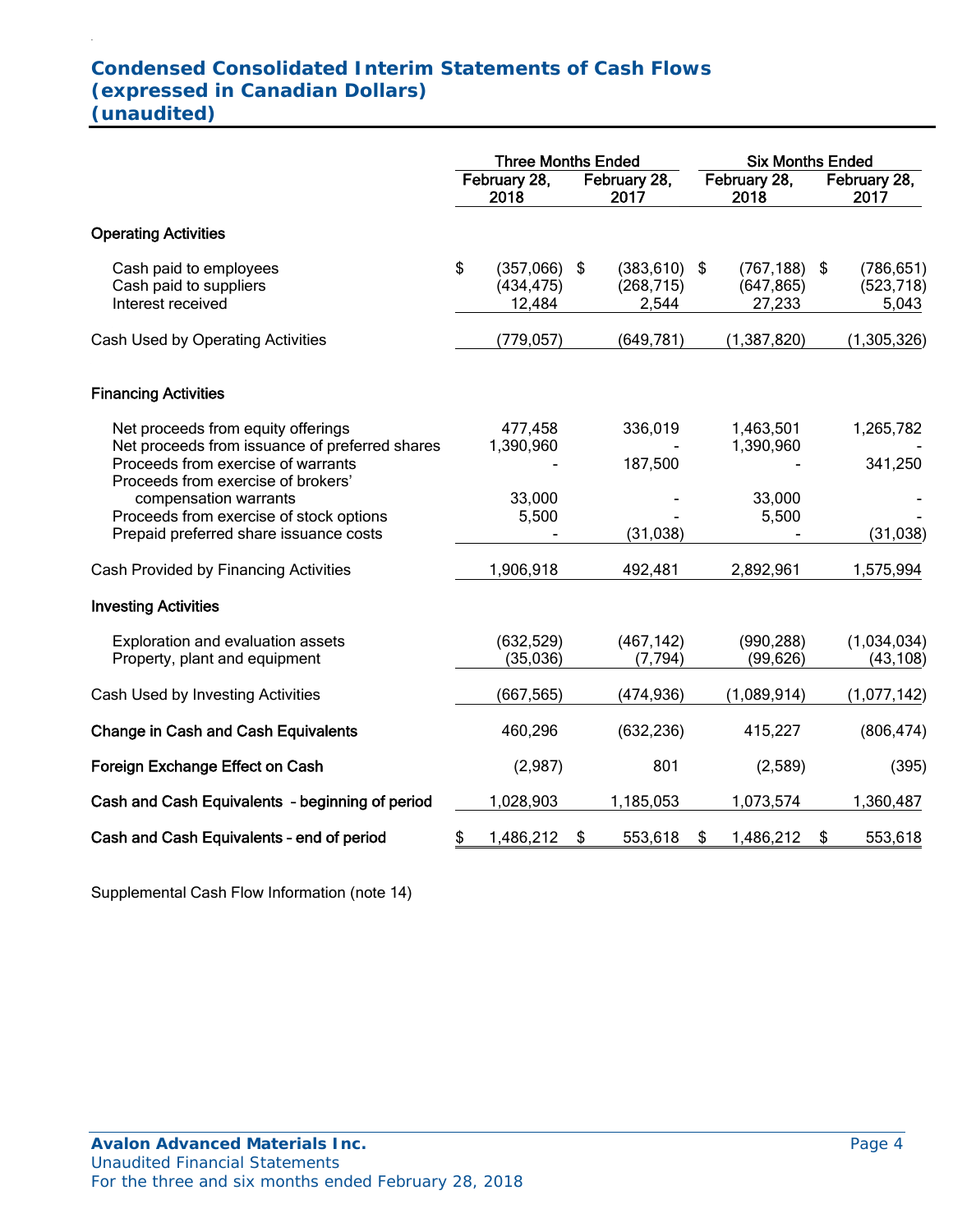#### **1. Nature of Operations**

Avalon Advanced Materials Inc. ("Avalon") is a publicly listed company incorporated in Canada and continued under the *Canada Business Corporations Act*. Avalon's common shares are listed on the Toronto Stock Exchange (the "TSX") (TSX: AVL), on the OTCQX® Best Market (OTCQX: AVLNF), and the Frankfurt Stock Exchange in Germany.

The registered address, principal address and records office of Avalon is located at 130 Adelaide Street West, Suite 1901, Toronto, Ontario, Canada, M5H 3P5.

Avalon, together with its subsidiaries (collectively, the "Company") is principally engaged in the acquisition, exploration, evaluation and development of specialty metal and mineral properties, located principally in Canada. To date, the Company has not earned any significant revenues.

The realization of amounts shown for its development asset – the Nechalacho Rare Earth Elements Project (the "Nechalacho REE Project") and its exploration and evaluation assets is dependent upon the discovery of economically recoverable reserves (where not already identified), the ability of the Company to obtain the necessary financing to develop these assets, and future profitable production or proceeds of disposition from these assets.

These unaudited condensed consolidated interim financial statements have been prepared in accordance with International Financial Reporting Standards ("IFRS") as issued by the International Accounting Standards Board ("IASB") applicable to a going concern, which assumes the Company will continue to meet its obligations and discharge its liabilities in the normal course of business for the foreseeable future. Different bases of measurement may be appropriate when a company is not expected to continue operations for the foreseeable future. The Company is in the exploration and development stage and raises funds in the equity markets to conduct its business activities. The Company has incurred losses in the current and prior periods, with a net loss of \$1,770,886 for the six months ended February 28, 2018 (the "Period") and an accumulated deficit of \$76,560,771 as at February 28, 2018. The Company's cash and cash equivalents balance at February 28, 2018 was \$1,486,212, working capital was \$914,549. Excluding the deferred flow-through share premium of \$97,458, the Company's adjusted working capital as at February 28, 2018 was \$1,012,007 (calculated by adding back the deferred flow-through share premium of \$97,458 to the working capital of \$914,549).

Given the continuation of weak investor sentiment and capital market conditions in the junior resource sector, there exists an uncertainty as to the Company's ability to raise additional funds on favorable terms. This condition indicates the existence of a material uncertainty that raises substantial doubt about the Company's ability to continue as a going concern. As at February 28, 2018, the Company is required to incur additional Canadian exploration expenses ("CEE") of \$471,049 by December 31, 2018. This amount represents the remaining balance of the required expenditures resulting from the private placement completed in December 2017. The Company's expenditures on other discretionary exploration and development activities have some scope for flexibility in terms of amount and timing, which can be adjusted accordingly. Management intends to finance these expenditures over the next twelve months with funds currently on hand and through planned equity financings.

These unaudited condensed consolidated interim financial statements do not reflect the adjustments to the carrying values of assets and liabilities and the reported expenses and statement of financial position classifications that would be necessary should the going concern assumption be inappropriate, and those adiustments could be material.

These unaudited condensed consolidated interim financial statements have been reviewed and approved by the Company's Audit Committee and the Board of Directors on April 10, 2018.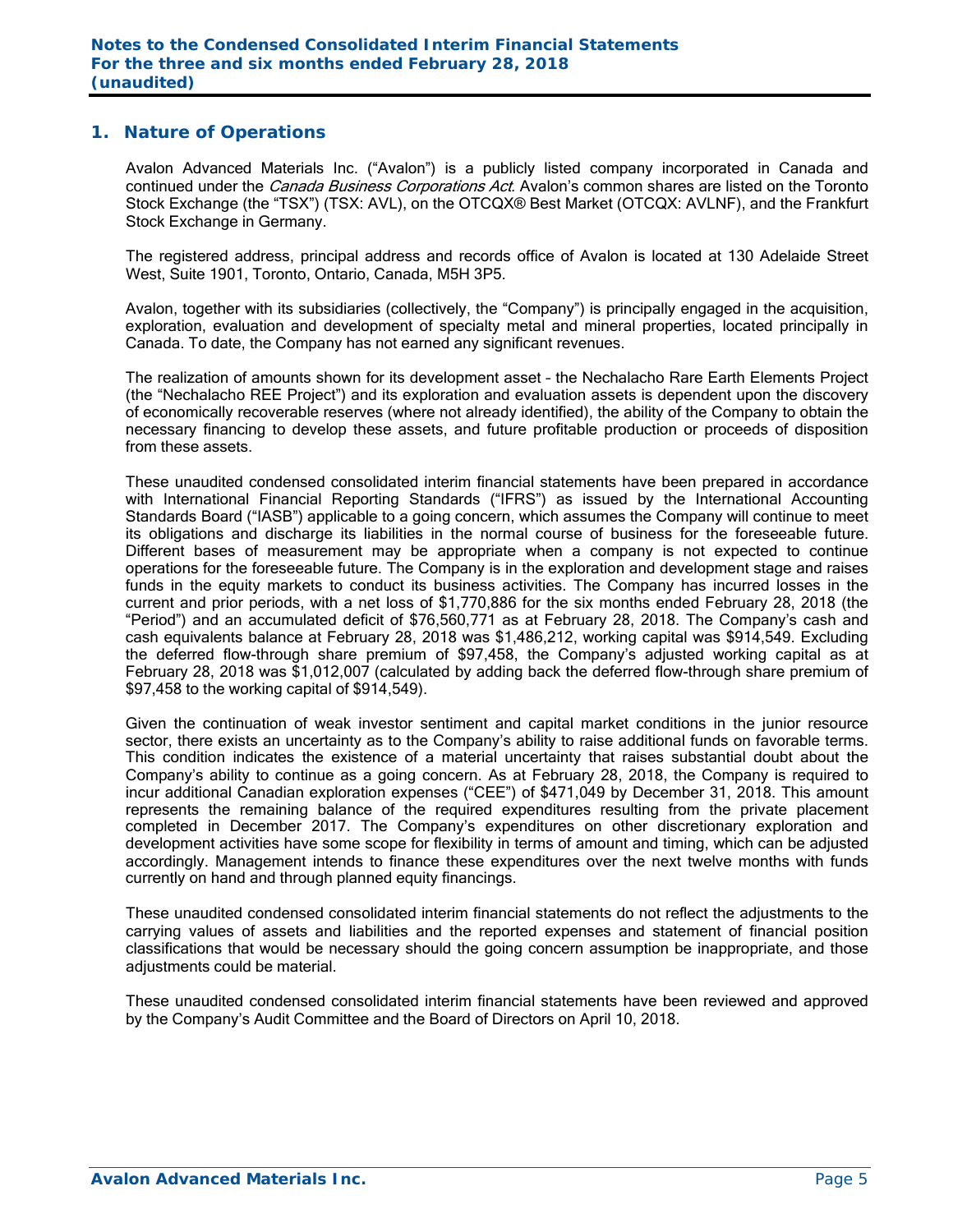## **2. Basis of Presentation**

#### *a) Statement of Compliance and Basis of Presentation*

These unaudited condensed consolidated interim financial statements, including comparatives, have been prepared in accordance with International Accounting Standards ("IAS") 34 Interim Financial Reporting, as issued by IASB.

These unaudited condensed consolidated interim financial statements do not contain all disclosures required by IFRS and accordingly should be read in conjunction with the Company's consolidated annual financial statements for the year ended August 31, 2017.

These unaudited condensed consolidated interim financial statements have been prepared on a going concern basis using the historical cost basis, except for certain financial instruments which are measured at fair value in accordance with the policies disclosed in Note 3 of the Company's consolidated annual financial statements for the year ended August 31, 2017.

#### *b) Basis of Consolidation*

These unaudited condensed consolidated interim financial statements include the accounts of the Company and the entities controlled by the Company. Control exists when the Company is exposed, or has rights, to variable returns from its involvement with the investee and has the ability to affect those returns through its power over the investee. The financial statements of subsidiaries are included in the consolidated financial statements from the date that control commences until the date that control ceases.

These unaudited condensed consolidated interim financial statements include the accounts of Avalon and its wholly-owned subsidiaries, 8110131 Canada Inc., Nolava Minerals Inc. ("Nolava"), and Avalon Rare Metals Ltd. ("ARML"). Nolava and ARML are incorporated in the United States of America ("USA").

ARML has not carried on any significant operations since its inception. During the year ended August 31, 2012, 8110131 Canada Inc. acquired certain net smelter returns ("NSR") royalty interests in the Company's properties which were held by third parties. Nolava had held certain mining claims in Utah, USA and had conducted exploration work on those mining claims during fiscal year 2011 to fiscal year 2014. All intercompany transactions and balances have been eliminated on consolidation of the accounts.

#### **3. Significant Accounting Policies**

These unaudited condensed consolidated interim financial statements have been prepared using the same accounting policies, significant accounting judgments and estimates, and methods of computation as the annual consolidated financial statements of the Company as at and for the year ended August 31, 2017, as described in Note 3 of those financial statements.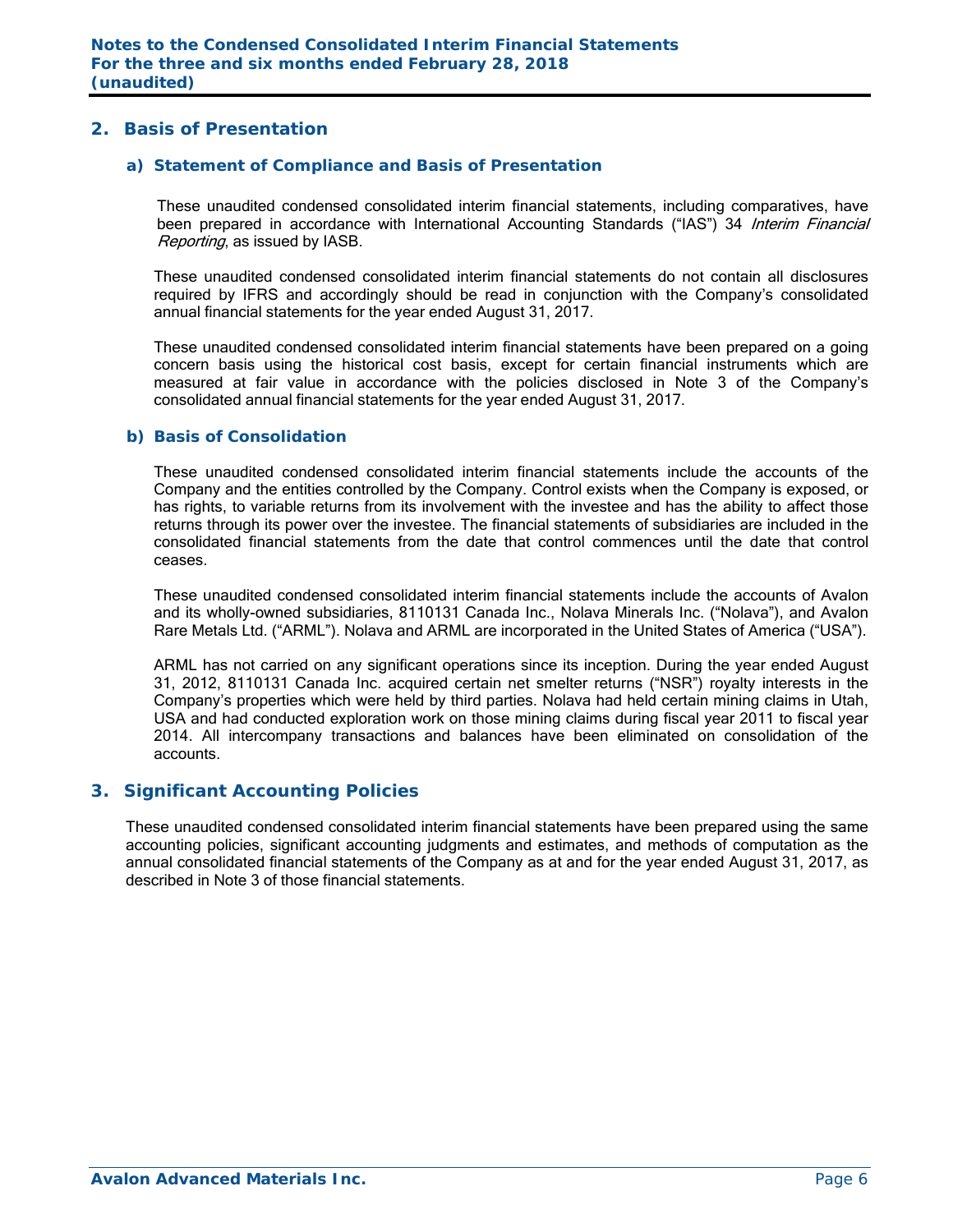## **4. Recent Accounting Pronouncements**

The following pronouncements are issued but not yet effective:

#### *a) IFRS 9, Financial Instruments*

IFRS 9, Financial instruments ("IFRS 9") was issued by the IASB in July 2014 and will replace IAS 39, Financial Instruments: recognition and measurement ("IAS 39"). IFRS 9 utilizes a single approach to determine whether a financial asset is measured at amortized cost or fair value and a new mixed measurement model for debt instruments having only two categories: amortized cost and fair value. The approach in IFRS 9 is based on how an entity manages its financial instruments in the context of its business model and the contractual cash flow characteristics of the financial assets. Final amendments released in July 2014 also introduce a new expected loss impairment model and limited changes to the classification and measurement requirements for financial assets. IFRS 9 is effective for annual periods beginning on or after January 1, 2018. The Company is currently evaluating the impact of this standard and amendments on its consolidated financial statements. However it is expected that the adoption of IFRS 9 will not have any significant impact on the Company's consolidated financial statements given its current business model and the amount of its financial assets.

#### *b) IFRS 15, Revenue from Contracts and Customers*

IFRS 15, Revenue from Contracts and Customers ("IFRS 15") was issued by the IASB in May 2014, and will replace IAS 18, Revenue, IAS 11, Construction Contracts, and related interpretations on revenue. IFRS 15 sets out the requirements for recognizing revenue that apply to all contracts with customers, except for contracts that are within the scope of the standards on leases, insurance contracts and financial instruments. IFRS 15 uses a control based approach to recognize revenue which is a change from the risk and reward approach under the current standard. Companies can elect to use either a full or modified retrospective approach when adopting this standard and it is effective for annual periods beginning on or after January 1, 2018. The Company is currently evaluating the impact of IFRS 15 on its consolidated financial statements. However it is expected that the adoption of IFRS 15 will not have any significant impact on the Company's consolidated financial statements as the Company is not currently generating any significant revenue.

#### *c) IFRS 16, Leases*

 IFRS 16, Leases ("IFRS 16") was issued by the IASB in January 2016, and will replace IAS 17 Leases. IFRS 16 specifies the methodology to recognize, measure, present and disclose leases. The standard provides a single lessee accounting model, requiring lessees to recognize assets and liabilities for all leases except for short-term leases and leases with low value assets. IFRS 16 substantially carries forward the lessor accounting requirements in IAS 17. IFRS 16 is effective for annual periods beginning on or after January 1, 2019, with early adoption permitted if IFRS 15 has also been adopted. A lessee will apply IFRS 16 to its leases either retrospectively to each prior reporting period presented; or retrospectively with the cumulative effect of initially applying IFRS 16 being recognized at the date of initial application. The Company is currently evaluating the impact of IFRS 16 on its consolidated financial statements.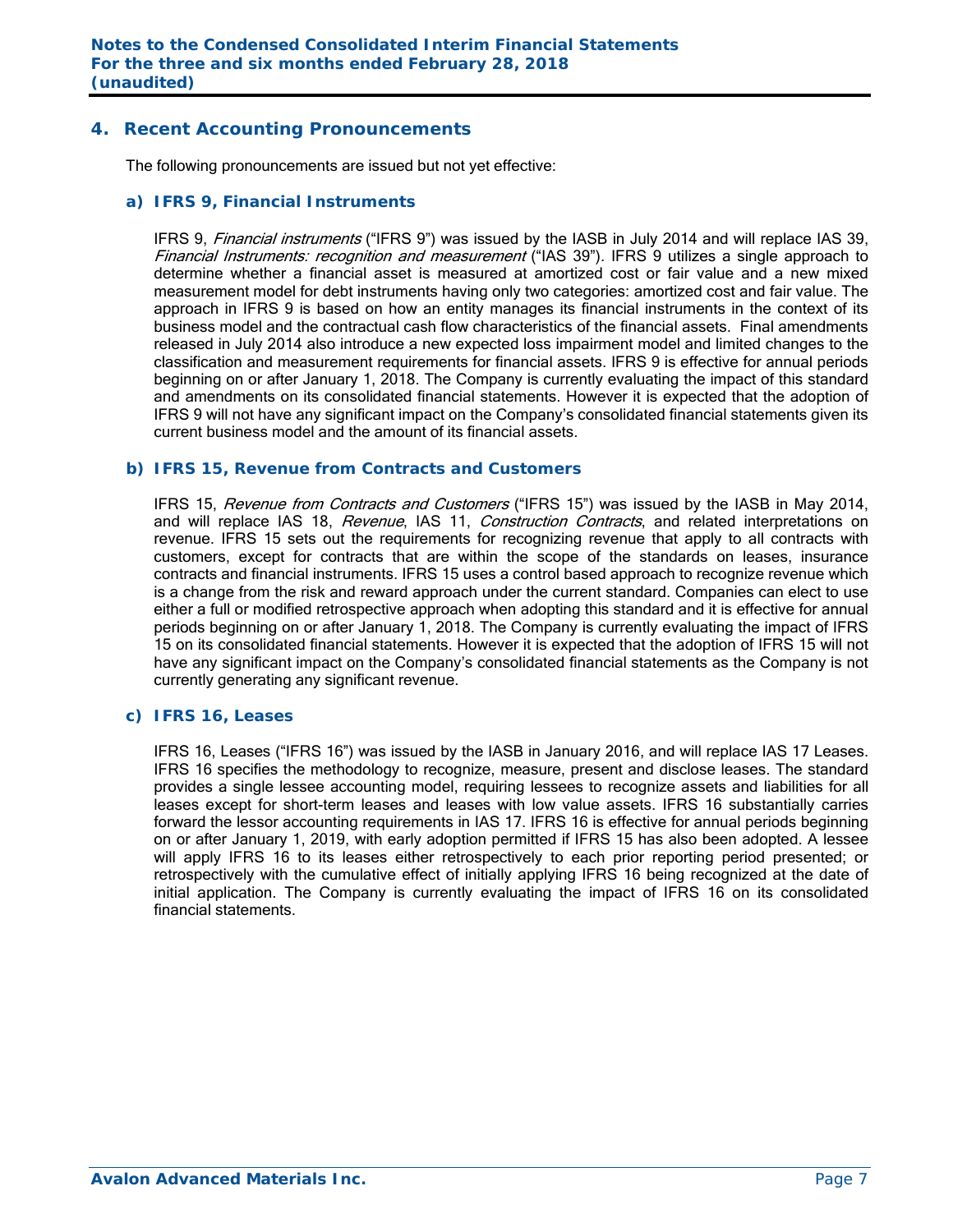# **5. Exploration and Evaluation Assets**

|                                         | September 1.<br>2017     | <b>Expenditures</b> |   | Impairment<br>Loss | February 28,<br>2018 |
|-----------------------------------------|--------------------------|---------------------|---|--------------------|----------------------|
| For the Period                          |                          |                     |   |                    |                      |
| Separation Rapids Lithium Project (a)   | $9,523,610$ \$           | 939,382             | S |                    | 10,462,992           |
| East Kemptville Tin-Indium Project (b)  | 5,322,422                | 190,590             |   |                    | 5,513,012            |
| Warren Township Anorthosite Project (c) | $\overline{\phantom{0}}$ |                     |   |                    |                      |
| Other (e)                               | 15,000                   | -                   |   |                    | 15,000               |
|                                         | 14,861,032               | 1.129.972           |   |                    | 15,991,004           |

|                                         | September 1  |                     | Impairment               | August 31, |
|-----------------------------------------|--------------|---------------------|--------------------------|------------|
|                                         | 2016         | <b>Expenditures</b> | Loss                     | 2017       |
| For the year ended August 31, 2017      |              |                     |                          |            |
| Separation Rapids Lithium Project (a)   | 7,481,410 \$ | 2,042,200           | $\overline{\phantom{a}}$ | 9,523,610  |
| East Kemptville Tin-Indium Project (b)  | 5,011,070    | 311,352             | $\overline{\phantom{0}}$ | 5,322,422  |
| Warren Township Anorthosite Project (c) |              | 3.080               | (3,080)                  |            |
| Mount Douglas Tin-Tungsten Property (d) | 46,663       | 88.446              | (135,109)                |            |
| Other (e)                               | 28,101       | 26.828              | (39, 929)                | 15,000     |
|                                         |              |                     |                          |            |
|                                         | 12,567,244   | 2,471,906           | (178.118)                | 14,861,032 |
|                                         |              |                     |                          |            |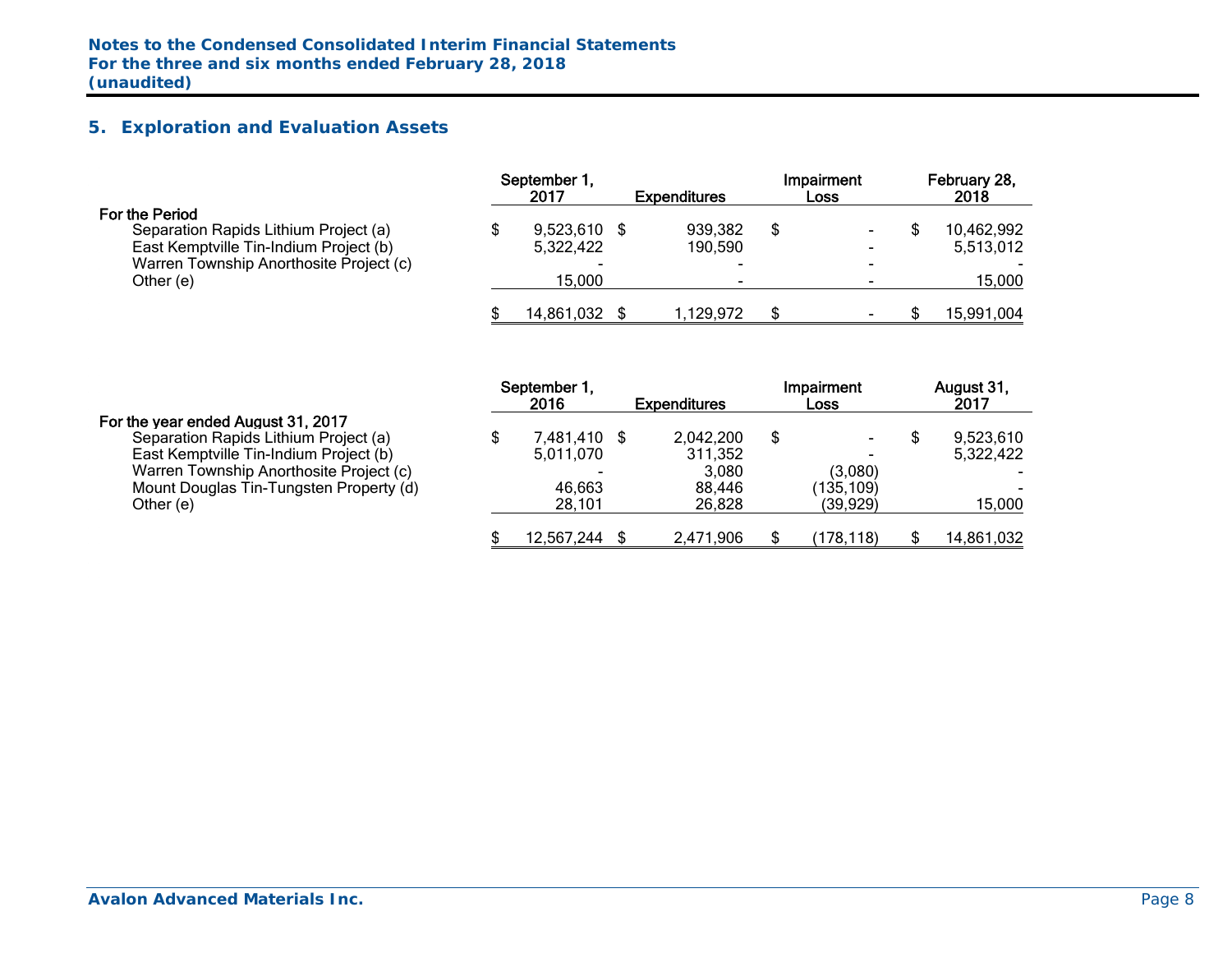## **5. Exploration and Evaluation Assets (continued)**

a) Separation Rapids Lithium Project, Ontario

The Company owns a 100% interest in certain mineral claims and a mining lease in the Kenora area of Ontario.

b) East Kemptville Tin-Indium Project, Nova Scotia

During the year ended August 31, 2007, the Company was granted a special exploration licence to search and prospect for all minerals except for coal, salt, potash and uranium within four claims in the East Kemptville area of Yarmouth, Nova Scotia. The special licence has been renewed multiple times since then.

In September 2014, the Company submitted an application for a new special licence reflecting the entire original mine site. During the quarter ended May 31, 2015, by Order in Council, the Government of Nova Scotia approved an application for a new special licence reflecting the entire original mine site. The current special licence has a term of three years beginning February 2, 2015 and is renewable for an additional two one-year periods. It includes a requirement to incur \$5.25 million in expenditures by January 31, 2018 (of which \$3,324,096 had been incurred by February 28, 2018). The Company is in the process of renewing the Special Licence and also has commenced the process toward converting the Special Licence into a mining lease.

The Company also has a number of regular exploration licences covering certain claims in the same proximity to the claims covered under the special exploration licence.

c) Warren Township Anorthosite Project, Ontario

The Company owns a 100% interest in certain claims located near Foleyet, Ontario, which were staked by the Company during the year ended August 31, 2003. During the year ended August 31, 2013, the Company entered into a Mining Lease with the Province of Ontario under the Mining Act of Ontario covering these claims.

No substantial work has been carried out on the Warren Township project during the last five years and no work was planned or budgeted for fiscal 2018. In addition, no new potential customer has been identified for the project's calcium feldspar product. The current outlook as at February 28, 2018 for the Warren Township project remains unchanged. It is management's view that the fair value of this project has been significantly impaired and has estimated the recoverable amount of this project as at February 28, 2018 to be \$nil.

d) Mount Douglas Tin-Tungsten Property, New Brunswick

During the year ended August 31, 2016, the Company entered into an option agreement to earn a 100% interest (subject to a 2.0% NSR, which can be bought back for \$1.0 million) in certain mineral claims located in Charlotte County, New Brunswick. As at August 31, 2017, the Company had decided to terminate the option agreement, accordingly the cost incurred to-date of \$135,109 was written off as an impairment loss during the year ended August 31, 2017. These claims were returned to the original owner in September 2017.

e) Other Resource Properties

The Company has a 100% interest in several claims in the Lilypad Lakes Tantalum Property, a 2.0% NSR interest in certain claims of the East Cedartree Gold Property located near Kenora, Ontario, and a 2.4% NSR interest in the Wolf Mountain Platinum-Palladium Project.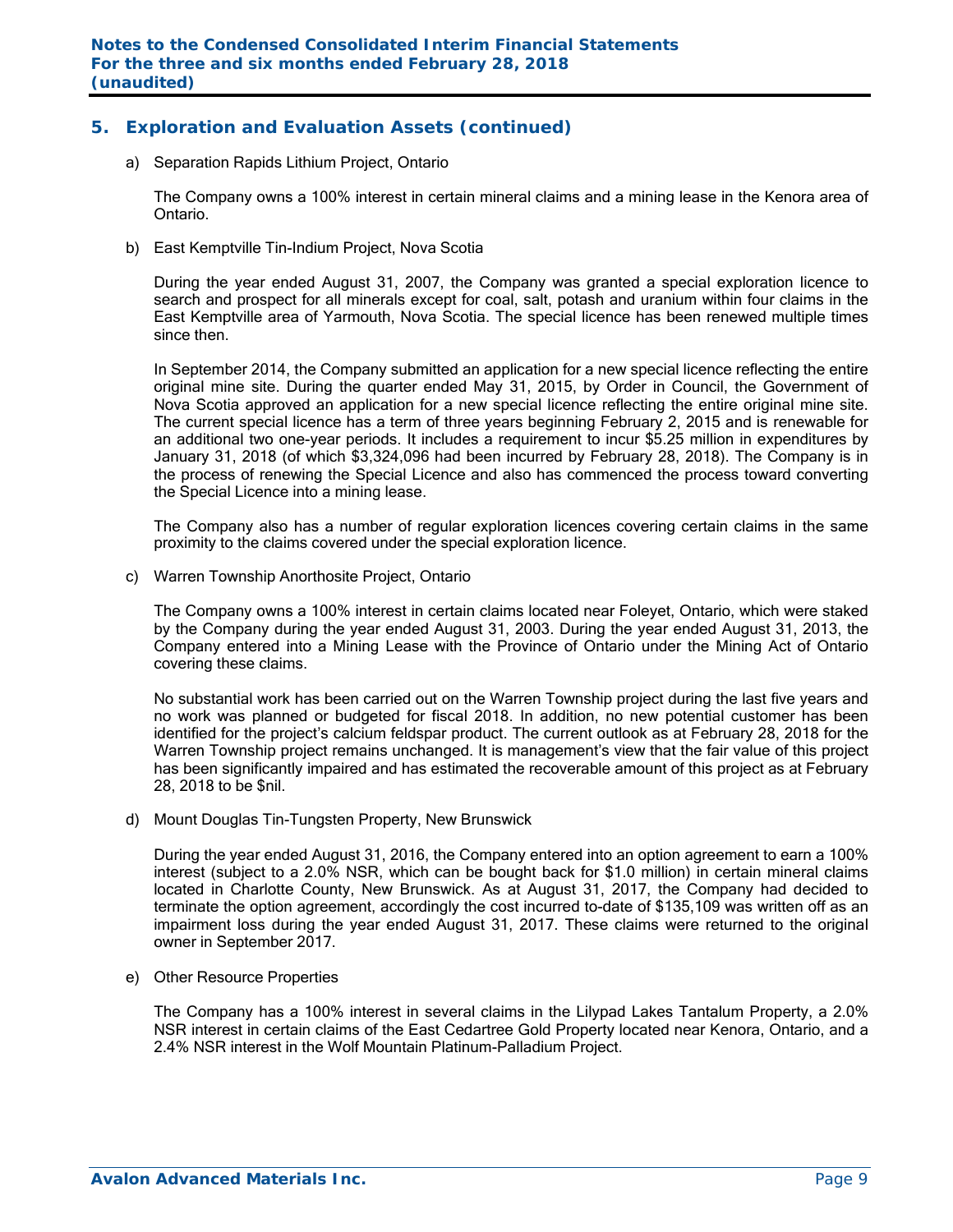# **6. Property, Plant and Equipment**

|                                 | Nechalacho<br><b>REE Project</b><br>(a) | Airstrip      | Computer<br>and Office<br>Equipment | Land and<br><b>Building</b> | <b>Exploration</b><br>Equipment | Leasehold<br>Improvements | <b>Total</b>      |
|---------------------------------|-----------------------------------------|---------------|-------------------------------------|-----------------------------|---------------------------------|---------------------------|-------------------|
| Cost                            |                                         |               |                                     |                             |                                 |                           |                   |
| As at September 1, 2016         | \$103,420,326                           | \$<br>646,860 | \$<br>301,556                       | \$<br>74,455                | \$<br>680,884                   | \$<br>94,594              | \$<br>105,218,675 |
| <b>Additions</b>                | 198,342                                 |               | 36,603                              |                             | 2,975                           |                           | 237,920           |
| <b>Disposals</b>                |                                         |               | (120, 069)                          |                             |                                 |                           | (120, 069)        |
| As at August 31, 2017           | \$103,618,668                           | \$<br>646,860 | \$<br>218,090                       | \$<br>74,455                | \$<br>683,859                   | \$<br>94,594              | \$105,336,526     |
| <b>Additions</b>                | 44,758                                  |               | 1,958                               |                             | 11,673                          |                           | 58,389            |
| <b>Disposals</b>                |                                         |               |                                     |                             |                                 |                           |                   |
| As at February 28, 2018         | \$103,663,426                           | \$<br>646,860 | \$<br>220,048                       | \$<br>74,455                | \$<br>695,532                   | \$<br>94,594              | \$<br>105,394,915 |
| <b>Accumulated Depreciation</b> |                                         |               |                                     |                             |                                 |                           |                   |
| As at September 1, 2016         | \$<br>$\blacksquare$                    | \$<br>218,663 | \$<br>248,802                       | \$<br>3,760                 | \$<br>595,859                   | \$<br>90,651              | \$<br>1,157,735   |
| Depreciation expense            |                                         | 24,366        | 32,715                              | 3,223                       | 26,747                          | 3,943                     | 90,994            |
| <b>Disposals</b>                |                                         |               | (120,069)                           |                             |                                 |                           | (120, 069)        |
| As at August 31, 2017           | \$                                      | \$<br>243,029 | \$<br>161,448                       | \$<br>6,983                 | \$<br>622,606                   | \$<br>94,594              | \$<br>1,128,660   |
| Depreciation expense            |                                         | 11,209        | 8,829                               | 1,611                       | 9,625                           |                           | 31,274            |
| <b>Disposals</b>                |                                         |               |                                     |                             |                                 |                           |                   |
| As at February 28, 2018         | S.<br>$\blacksquare$                    | \$<br>254,238 | \$<br>170,277                       | \$<br>8,594                 | \$<br>632,231                   | \$<br>94,594              | \$<br>1,159,934   |
| <b>Net Book Value</b>           |                                         |               |                                     |                             |                                 |                           |                   |
| As at August 31, 2017           | \$103,618,668                           | \$<br>403,831 | \$<br>56,642                        | \$<br>67,472                | \$<br>61,253                    | \$                        | \$<br>104,207,866 |
| As at February 28, 2018         | 103,663,426                             | \$<br>392,622 | \$<br>49,771                        | \$<br>65,861                | \$<br>63,301                    | \$                        | \$<br>104,234,981 |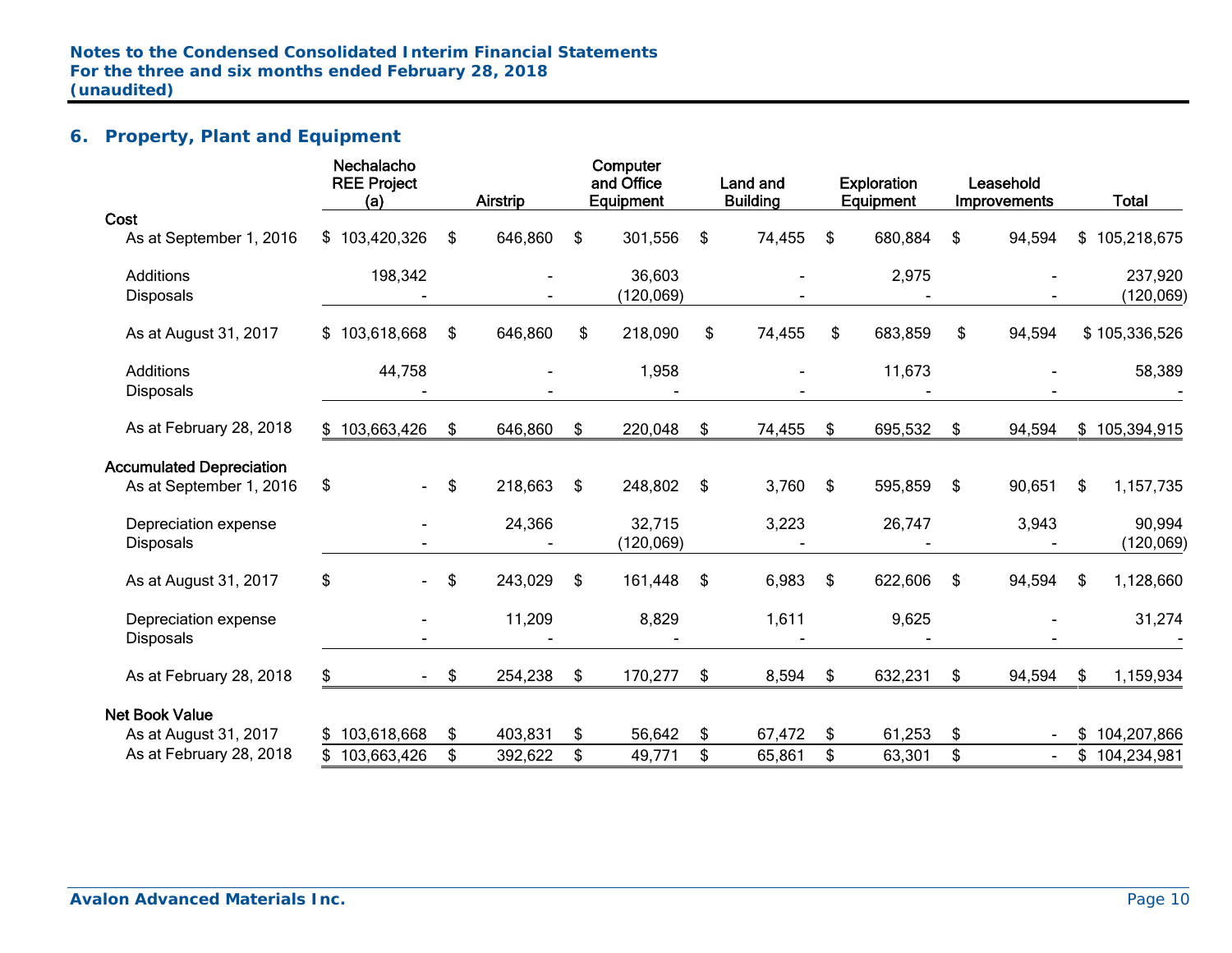## **6. Property, Plant and Equipment (continued)**

a) Nechalacho REE Project, Northwest Territories

During the year ended August 31, 2005, the Company acquired a 100% interest in five mining leases covering the Nechalacho rare earth elements deposit ("Nechalacho Deposit") located at Thor Lake in the Mackenzie Mining District of the Northwest Territories. In addition, three mineral claims were staked in 2009 to cover favorable geology to the west of the mining leases.

The property is subject to an underlying 2.5% net smelter returns ("NSR") royalty agreement which can be bought back at the principal amount of \$150,000 compounded annually at the average Canadian prime rate from May 2, 1982 to the buyback date, and which currently approximates \$1.49 million.

During the year ended August 31, 2012, the Company entered into an accommodation agreement (the "Accommodation Agreement") with the Deninu K'ue First Nation ("DKFN"). The DKFN is one of three Akaitcho bands who have used, occupied and have constitutionally protected aboriginal rights with respect to the lands on which the Nechalacho Deposit in the Northwest Territories is located.

The Accommodation Agreement provides for business and employment opportunities for the DKFN related to the Nechalacho Deposit and associated facilities in the Northwest Territories and contains measures to mitigate environmental and cultural impacts that may result from the project development. The Accommodation Agreement also commits the DKFN to supporting timely completion of the environmental assessment, permitting and development processes of the Nechalacho REE Project, and provides for the DKFN to participate in the project economics.

## **7. Deferred Flow-Through Share Premium**

A summary of the changes in the deferred flow-through share premium amount is set out below:

| Balance - September 1, 2016<br>Increase relating to flow-through common shares issued<br>Decrease relating to CEE incurred | \$  | 96,617<br>270,318<br>(317, 468) |
|----------------------------------------------------------------------------------------------------------------------------|-----|---------------------------------|
| Balance - August 31, 2017<br>Increase relating to flow-through common shares issued<br>Decrease relating to CEE incurred   | \$  | 49,467<br>144,272<br>(96, 281)  |
| Balance - February 28, 2018                                                                                                | \$. | 97,458                          |

## **8. Convertible Redeemable Preferred Shares**

In March 2017, the Company entered into a preferred share purchase agreement (the "A1 Agreement") with an entity managed by the Lind Partners ("Lind") and issued 500 Series A1 Preferred Shares (the "A1 Preferred Shares") at a price of \$5,000 per share for gross proceeds of \$2,500,000. Pursuant to Canadian securities laws, the securities issuable under this private placement were subject to a hold period, which expired on July 11, 2017 (the "Hold Period").

The A1 Preferred Shares do not carry a dividend and have a redemption value that starts at \$5,000 per share and increases by \$250 per share each quarter over a 24 months period ending on March 10, 2019, to a cap of \$6,750 per share. The A1 Preferred Shares can be converted by Lind into common shares of the Company at a price per common share equal to 85% of the five-day volume weighted average price ("VWAP") of the common shares on the TSX immediately prior to the date that notice of conversion is given (the "Conversion Option").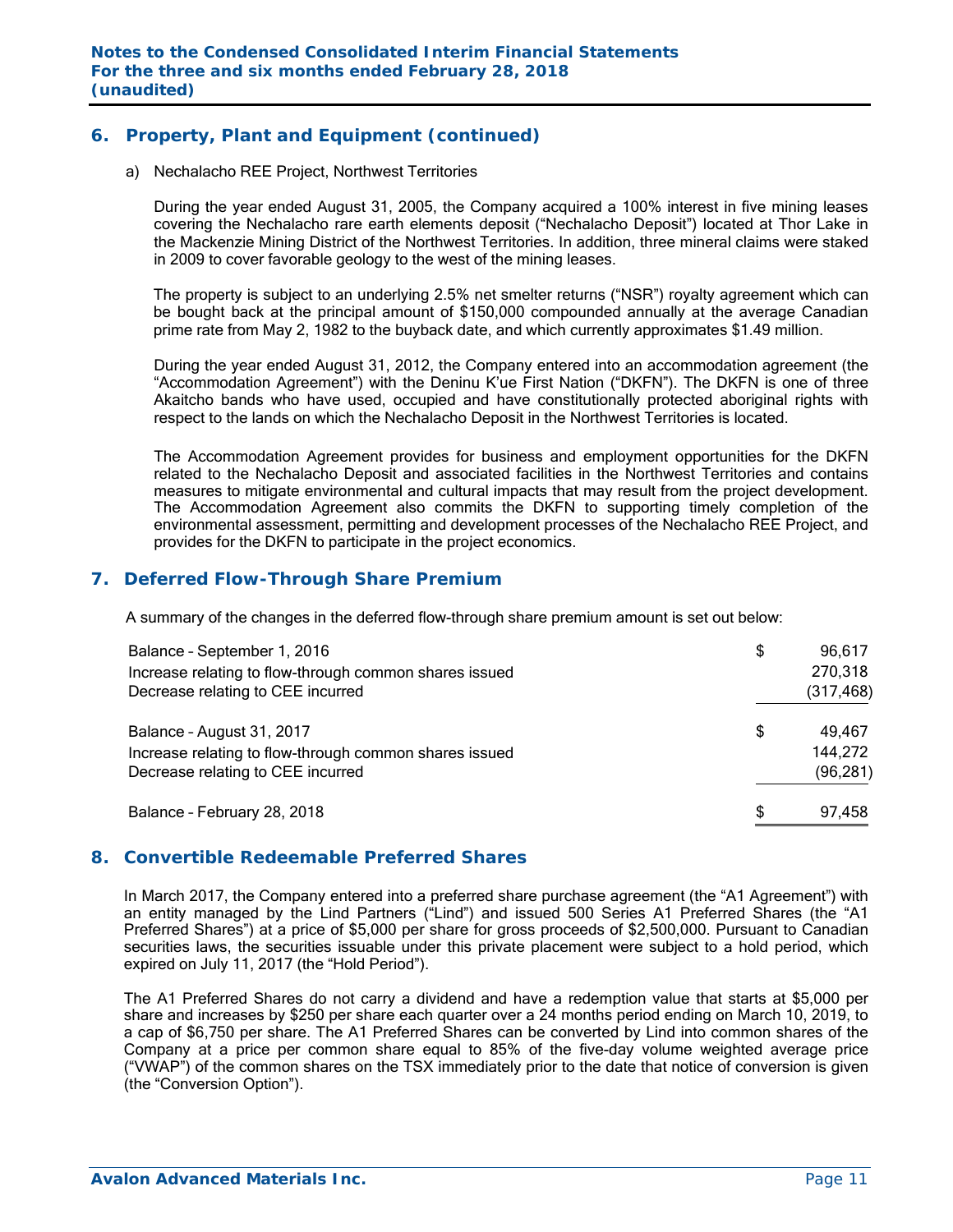## **8. Convertible Redeemable Preferred Shares (continued)**

In conjunction with this private placement, Lind received a commitment fee of \$125,000 and 6,900,000 common share purchase warrants (the "A1 Warrants"). Each A1 Warrant entitles the holder to purchase one common share of the Company at a price of \$0.23 per common share until March 10, 2022.

Lind has the basic right to convert 25 A1 Preferred Shares into common shares of the Company on a monthly basis, subject to certain conversion limits set out in the A1 Agreement, however Lind is permitted to convert up to 100 A1 Preferred Shares on a monthly basis in the event such amount does not exceed 20% of the Company's 20-day traded volume of common shares on the TSX immediately prior to the date of delivery of a conversion notice.

 Lind is also entitled to accelerate its conversion right to the full amount of the redemption value applicable at such time, or demand repayment of the applicable redemption value per share in cash (the "Put Option"), upon the occurrence of certain events as set out in the A1 Agreement (most of which are beyond the Company's control) (the "Redemption Events"). The triggering Redemption Events include certain key financial and non-financial conditions, which include change of control, insolvency and liquidity conditions etc. as defined in the Agreement. These Redemption Events also limit the Company from obtaining other debt or preferred share financings that are not junior to the A1 Preferred Shares other than certain projectrelated financings, as well as other at-the-market, equity lines or credit type of common share offerings, or convertible security financings where the price of the common share is not fixed at predetermined price. In addition, if the Redemption Event is a change of control event, the redemption amount will be equal to 110% of the applicable redemption amount at that time. No Redemption Event had occurred since the issuance of the A1 Preferred Shares.

The Company has the right to redeem all of the outstanding A1 Preferred Shares at any time after the Hold Period at a 5% premium to the redemption value (the "Call Option"). The Company also has floor price protection such that if any conversion results in an effective conversion price of less than \$0.10 per common share, then the Company has the right to deny the conversion and instead redeem the A1 Preferred Shares that were subject to that conversion for the redemption amount in cash plus a 5% premium.

At any time while any A1 Preferred Shares are outstanding, Lind has the option of subscribing for up to an additional 165 Series A2 Preferred Shares at a price of \$5,000 per share and under the same terms and conditions as the initial financing, subject to certain triggering events and subject to the prior approval of the TSX ("Series A2 Option"). Lind will also receive a certain number of Series A2 warrants ("A2 Warrants") when it exercised the Series A2 Option. The number of A2 Warrants to be issued and the exercise price of A2 Warrants will be calculated by using similar formulas used in determining the number and the exercise price of the A1 Warrants.

The A1 Preferred Share is a hybrid instrument that contains multiple embedded derivatives: the Conversion Option, Put Option and Call Option.

The economic characteristics and risks of the Conversion Option are different from that of the host contract (the A1 Preferred Share) in that it allows Lind to convert the A1 Preferred Shares (a debt instrument) into the Company's common shares (an equity instrument) at a price per common share equal to 85% of the five day VWAP of the common share, thus the Conversion Option can be measured separately from the A1 Preferred Share. In addition, the number of common shares to be issued upon conversion is variable and does not meet the "a fixed amount of cash for a fixed number of equity instruments" requirement to be classified as an equity instrument under IAS 32 Financial Instruments: Presentation ("IAS 32"). As such, the Company had designated the entire hybrid contract (the A1 Preferred Share and all of the embedded derivatives) as a financial liability at FVTPL in accordance with IAS 39 and re-measured at each financial statement reporting date, with the resulting change in value being recorded as increase or decrease in fair value of convertible redeemable preferred shares in the consolidated statement of comprehensive loss.

As the Company has the Call Option to redeem all of the outstanding A1 Preferred Shares at a 5% premium to the redemption value, the total fair value of the A1 Preferred Shares at issuance is therefore \$2,625,000.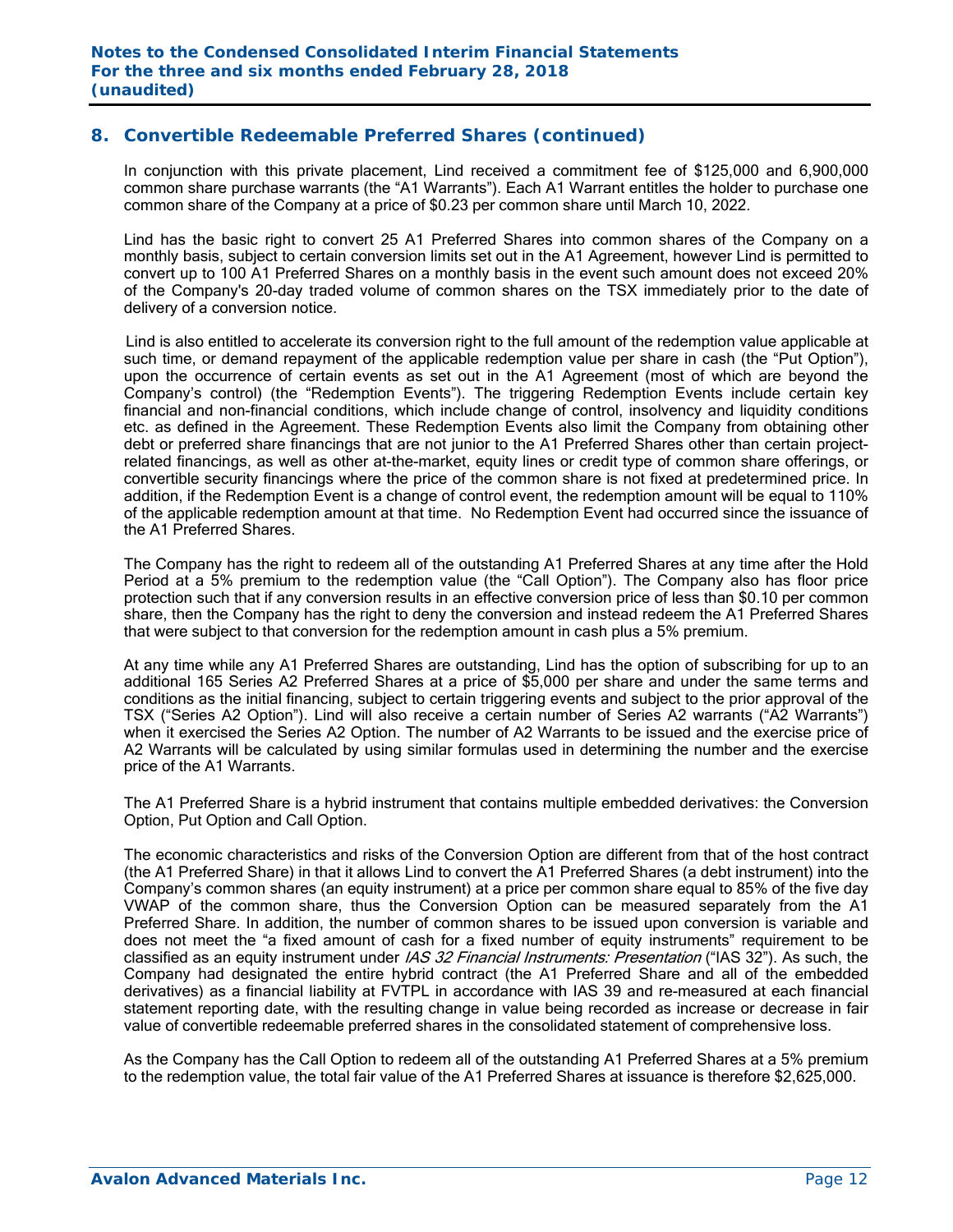## **8. Convertible Redeemable Preferred Shares (continued)**

The exercise price of the A1 Warrant is subject to adjustment from time to time in the event of certain common share rights offering, such that the exercise of the A1 Warrants do not result in a fixed number of common shares being issued for a fixed amount of cash. As a result, The A1 Warrant had been classified as a financial liability at FVTPL and re-measured at each financial statement reporting date using the Black-Scholes pricing model, with the resulting change in value being recorded as increase or decrease in fair value of derivative liabilities in the consolidated statement of comprehensive loss.

 The fair value of the A1 Warrants was estimated at \$236,488 (or \$0.0343 for each warrant) at issuance, and this amount was allocated to the warrant component of this private placement. The fair value of the A1 Warrant was estimated using the Black-Scholes pricing model, with the following assumptions: expected dividend yield of Nil; risk free interest rate of 1.10%; expected life of 4.0 years; and expected volatility of 35%.

 In December 2017, the Company entered into a preferred share purchase agreement (the "B1 Agreement") with Lind and issued 300 Series B1 Preferred Shares (the "B1 Preferred Shares") at a price of \$5,000 per share for gross proceeds of \$1,500,000 in January 2018. Pursuant to Canadian securities laws, the securities issuable under this private placement were subject to a hold period, which expires on May 16, 2018 (the "B1 Hold Period").

In conjunction with this private placement, Lind received a commitment fee of \$75,000 and 6,250,000 common share purchase warrants (the "B1 Warrants"). Each B1 Warrant entitles the holder to purchase one common share of the Company at a price of \$0.15 per common share until January 15, 2023. Other than the exercise price and expiry date, the B1 Warrants bear the similar terms and conditions as the A1 Warrants.

The B1 Agreement is subject to essentially the same terms and conditions as the A1 Agreement and the B1 Preferred Shares bear the same essential features of the A1 Preferred Shares including the rate and amount of the increase in the redemption value, the conversion option, put option and call option etc.

 After the B1 Hold Period, Lind has the basic right to convert 15 B1 Preferred Shares into common shares of the Company on a monthly basis, subject to certain conversion limits set out in the B1 Agreement, however Lind is permitted to convert up to 60 B1 Preferred Shares on a monthly basis in the event such amount does not exceed 20% of the Company's 20-day traded volume of common shares on the TSX immediately prior to the date of delivery of a conversion notice.

At any time while any B1 Preferred Shares are outstanding, Lind has the option of subscribing for up to an additional 100 Series B2 Preferred Shares at a price of \$5,000 per share and under the same terms and conditions as the initial B1 financing, subject to certain triggering events and subject to the prior approval of the TSX ("Series B2 Option"). Lind will also receive a certain number of Series B2 warrants ("B2 Warrants") when it exercises the Series B2 Option. The number of B2 Warrants to be issued and the exercise price of the B2 Warrants will be calculated by using similar formulas used in determining the number and the exercise price of the B1 Warrants.

As the B1 Preferred Shares bear the same essential features as the A1 Preferred Shares, the Company had designated the entire hybrid contract (the B1 Preferred Share and all of the embedded derivatives) as a financial liability at FVTPL in accordance with IAS 39 and re-measured at each financial statement reporting date, with the resulting change in value being recorded as increase or decrease in fair value of convertible redeemable preferred shares in the consolidated statement of comprehensive loss.

As the Company has the Call Option to redeem all of the outstanding B1 Preferred Shares at any time after the B1 Hold Period at a 5% premium to the redemption value, the total fair value of the B1 Preferred Shares at issuance is therefore \$1,575,000.

Similar to the A1 Warrants, the exercise price of the B1 Warrants is subject to adjustment from time to time in the event of certain common share rights offering, as such, the B1 Warrants had also been classified as a financial liability at FVTPL and re-measured at each financial statement reporting date using the Black-Scholes pricing model, with the resulting change in value being recorded as increase or decrease in fair value of derivative liabilities in the consolidated statement of comprehensive loss.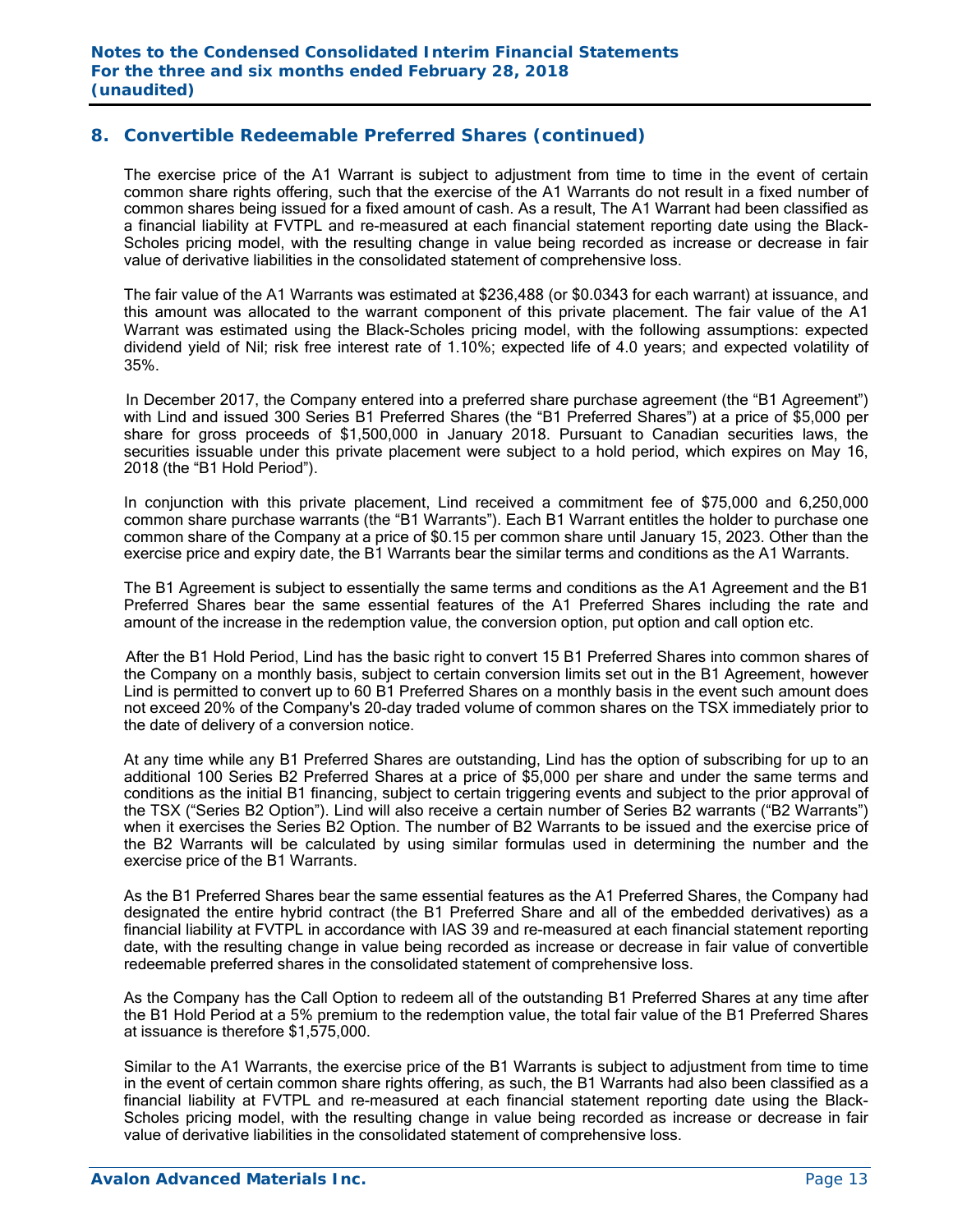## **8. Convertible Redeemable Preferred Shares (continued)**

 The fair value of the B1 Warrants was estimated at \$283,525 (or \$0.0454 for each warrant) at issuance, and this amount was allocated to the warrant component of this private placement. The fair value of the B1 Warrant was estimated using the Black-Scholes pricing model, with the following assumptions: expected dividend yield of Nil; risk free interest rate of 1.94%; expected life of 4.0 years; and expected volatility of 35%.

 In connection with this private placement, the Company also incurred other issuance costs of \$34,040. Cash issuance costs incurred relating to this private placement totaled \$109,040 and had been recorded in the Statement of Comprehensive Loss as financing transaction costs.

The fair values of the B1 Preferred Shares and the B1 warrants at issuance totaled \$1,858,525 and the excess of this amount over the gross proceeds (\$1,500,000) of \$358,525 had been recorded as a financing transaction cost in the Statement of Comprehensive Loss as a financing transaction cost.

A summary of the changes in the convertible redeemable preferred shares amount is set out below:

|                                                 | <b>Number</b> | Amount          |
|-------------------------------------------------|---------------|-----------------|
| <b>A1 Preferred Shares</b>                      |               |                 |
| Balance - September 1, 2016                     |               | \$              |
| Preferred shares issued                         | 500           | 2,625,000       |
| Increase in fair value                          |               | 131,250         |
| Converted to common shares                      | (20)          | (110, 250)      |
| Balance - August 31, 2017                       | 480           | 2,646,000<br>S  |
| Increase in fair value                          |               | 232,313         |
| Converted to common shares                      | (125)         | (735,000)       |
| Balance - February 28, 2018                     | 355           | \$<br>2,143,313 |
| <b>B1 Preferred Shares</b>                      |               |                 |
| Balance - September 1, 2016 and August 31, 2017 |               | \$              |
| Preferred shares issued                         | 300           | 1,575,000       |
| Balance - February 28, 2018                     | 300           | \$<br>1,575,000 |
|                                                 | 655           | 3,718,313<br>\$ |

The number of common shares to be issued would be 30,860,566 if all of the outstanding A1 and B1 Preferred Shares had been converted into common shares based on the closing price of the Company's common shares on the TSX of \$0.135 on February 28, 2018.

## **9. Derivative Liabilities**

The derivative liabilities consist of the warrants denominated in foreign currency, the A1 Warrants and the B1 Warrants.

The derivative liability of \$181,671 for warrants denominated in foreign currency as at August 31, 2017 should have been classified as a non-current liability in accordance with IAS 1, Presentation of Financial Statements as at August 31, 2017, but was presented as a current liability on the Statement of Financial Position in the Company's consolidated annual financial statements for the year ended August 31, 2017. This amount has been reclassified as a non-current liability on the comparative Statement of Financial Position as included in these consolidated interim financial statements to conform with the current year's presentation.

The following table reconciles the outstanding warrants (with an exercise price in a currency that is not the functional currency of the Company) and the A1 and B1 Warrants to purchase common shares of the Company at the beginning and end of the respective periods: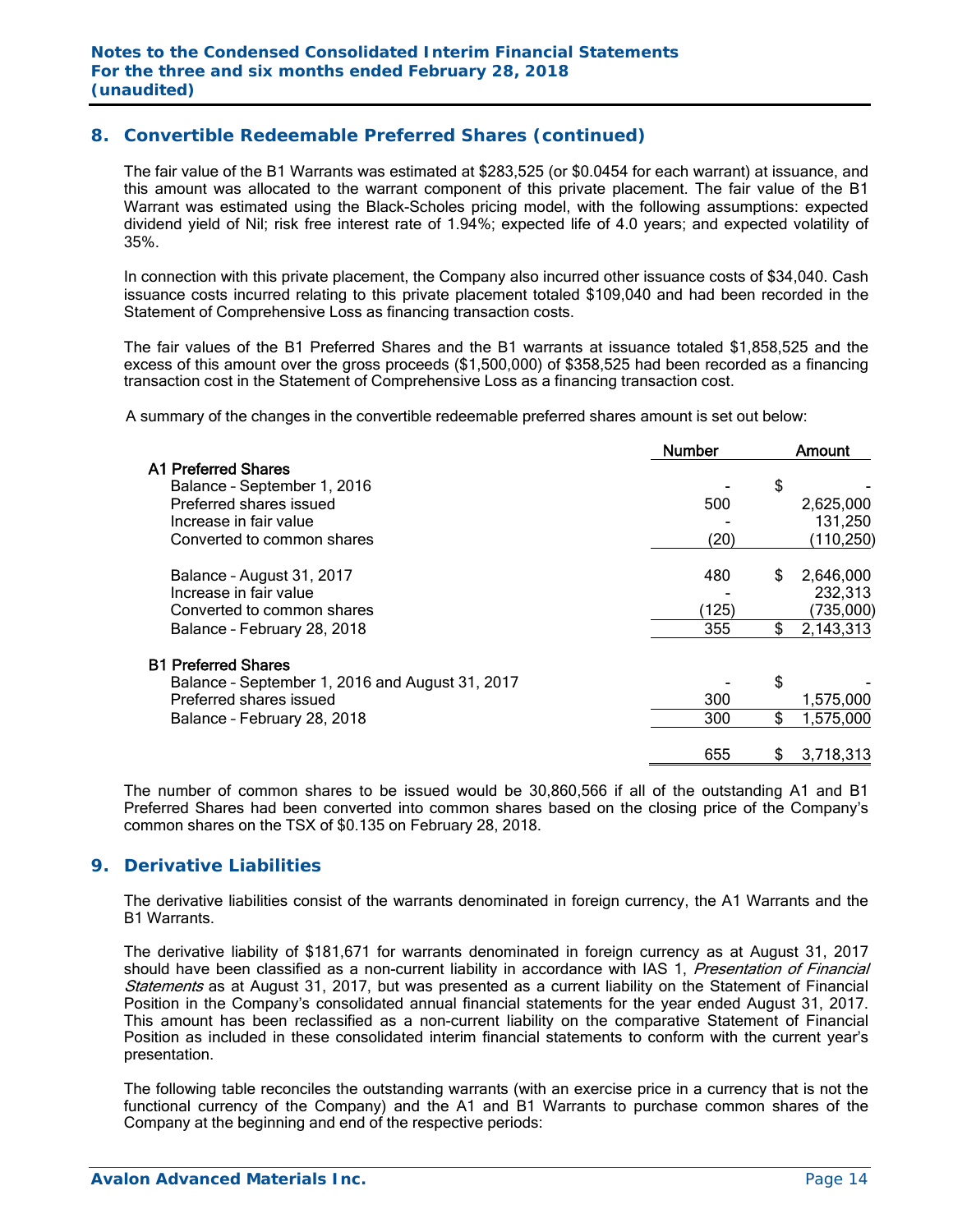# **9. Derivative Liabilities (continued)**

|                                                                                                   | <b>Number</b><br>of Warrants | Amount                                |
|---------------------------------------------------------------------------------------------------|------------------------------|---------------------------------------|
| Warrants denominated in foreign currency<br>Balance - September 1, 2016<br>Decrease in fair value | 6,466,513                    | \$<br>411,418<br>(229,747)            |
| Balance - August 31, 2017<br>Decrease in fair value                                               | 6,466,513                    | \$<br>181,671<br>(178, 587)           |
| Balance - February 28, 2018                                                                       | 6,466,513                    | \$<br>3,084                           |
| A1 and B1 Warrants<br>Balance - September 1, 2016<br>Issued<br>Decrease in fair value             | 6,900,000                    | \$<br>236,488<br>(103,326)            |
| Balance - August 31, 2017<br>Issued<br>Decrease in fair value                                     | 6,900,000<br>6,250,000       | \$<br>133,162<br>283,525<br>(74, 259) |
| Balance - February 28, 2018                                                                       | 13,150,000                   | \$<br>342,428                         |
| <b>Total derivative liabilities</b>                                                               |                              | 345,512                               |
|                                                                                                   |                              |                                       |

In June 2014, the Company issued 9,237,875 units of the Company at a price of \$0.469 (US\$0.433) per unit ("US\$ Unit") pursuant to a security purchase agreement for gross proceeds of \$4,331,200 (US\$4,000,000). Each US\$ Unit was comprised of one common share and 0.70 of one common share purchase warrant (each whole warrant, a "US\$ Warrant"). Each US\$ Warrant is exercisable into one common share of the Company at an exercise price of US\$0.56 per share commencing on December 13, 2014 until June 13, 2021, and is subject to certain anti-dilution provisions, which may reduce the exercise price, with a floor of US\$0.5095 per share. The adjusted exercise price as calculated by the anti-dilution provisions as at February 28, 2018 is US\$0.5223.

In accordance with IAS 32 and IAS 39, the fair value of the warrant component of the Unit has been classified as a financial liability at FVTPL and recorded at fair value at the time of issuance, and was remeasured at each financial statement reporting date using the Black-Scholes pricing model, with the resulting change in value being recorded as increase or decrease in fair value of derivative liabilities in the consolidated statement of comprehensive loss.

# **10. Share Capital**

#### *a) Authorized*

The Company is presently authorized to issue an unlimited number of common shares without par value. The Company is also authorized to issue up to 25,000,000 preferred shares without par value, of which 800 have been issued and 655 are outstanding as at February 28, 2018.

#### *b) Common Shares*

i) In November 2017, the Company completed a private placement and issued 3,215,000 flow-through common shares at a price of \$0.145 per share (of which 305,000 flow-through common shares were subscribed by certain directors and officers of the Company) and 4,800,000 non-flow-through units at a price of \$0.12 per unit (the "Unit") for gross proceeds of \$1,042,175 (the "November 2017 Private Placement"). Each Unit consists of one non-flow-through common share and one half nontransferable common share purchase warrant, with each whole warrant being exercisable to acquire one non-flow-through common share of the Company at a price of \$0.16 until November 3, 2019.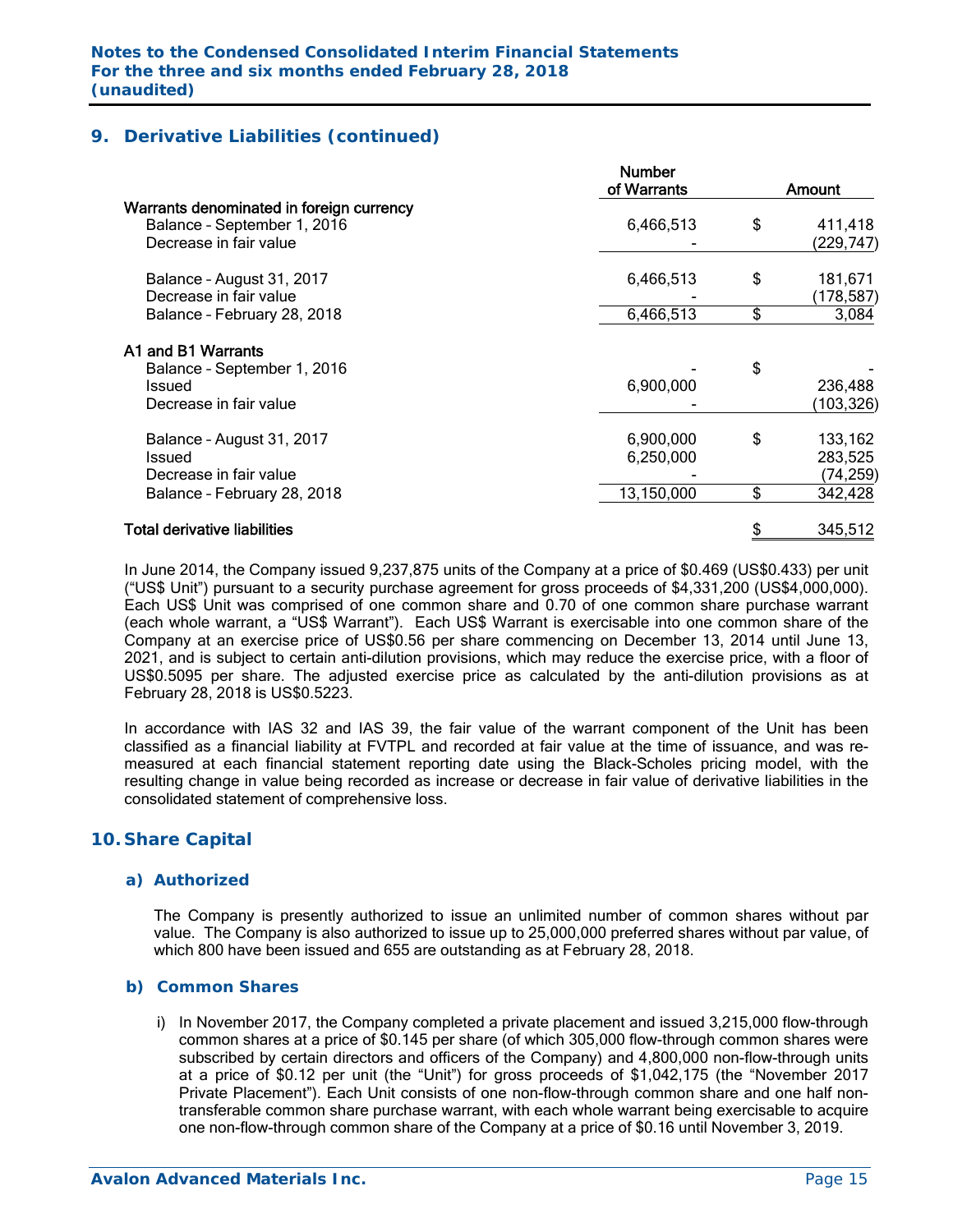Of the Unit price of \$0.12, \$0.112 was allocated to the common share component of the Unit and the balance of \$0.008 was allocated to the warrant component of the Unit. These values were allocated on a pro rata basis based on the closing trading price of the Company's common shares on the TSX on the closing date of the private placement, which was \$0.135, and the estimated fair value of a whole warrant of \$0.0193. The fair value of the warrant was estimated using the Black-Scholes pricing model.

In conjunction with this private placement, the Company paid finder's fees of \$34,560, incurred other issuance costs of \$10,192 and issued 288,000 non-transferrable compensation warrants, with each compensation warrant being exercisable to acquire one common share of the Company at a price of \$0.15 until November 3, 2019. The total fair values of these compensation warrants were estimated at \$14,030 using the Black-Scholes pricing model.

 The excess of the cash consideration received over the market price of the Company's shares at the date of the announcement of the flow-through share financing totaling \$32,150 was recorded as a deferred flow-through share premium liability on the consolidated statement of financial position on the date of issuance.

ii) In December, 2017, the Company completed a private placement (the "December 2017 Private Placement") and issued 3,737,400 flow-through common shares at \$0.145 per share for gross proceeds of \$541,923.

In connection with the December 2017 Private Placement, the Company paid finders' fees of \$19,140, incurred other issuance costs of \$9,322 and issued 132,000 non-transferrable finder's compensation warrants. Each compensation warrant entitles the holder to purchase one common share of the Company at an exercise price of \$0.15 per share until December 22, 2019. The fair values of these compensation warrants were estimated at \$4,475 using the Black-Scholes pricing model.

 The excess of the cash consideration received over the market price of the Company's shares at the date of the announcement of the flow-through share financing totaling \$112,122 was recorded as a deferred flow-through share premium liability on the consolidated statement of financial position on December 29, 2017.

#### *c) Warrants*

The following table reconciles the warrants outstanding to purchase common shares of the Company at the beginning and end of the respective reporting periods:

|                                     | <b>Number</b><br>of Warrants | Weighted<br>Average<br><b>Exercise Price</b> |       |  |  |
|-------------------------------------|------------------------------|----------------------------------------------|-------|--|--|
| Balance - September 1, 2016         | $15,713,485^{(1)}$           | \$                                           | 0.237 |  |  |
| Exercised                           | (2,275,000)                  |                                              | 0.150 |  |  |
| Expired                             | (3, 448, 485)                |                                              | 0.490 |  |  |
| Balance - August 31, 2017           | $9,990,000^{(1)}$            | \$                                           | 0.169 |  |  |
| Issued pursuant to equity offerings | 2,400,000                    |                                              | 0.160 |  |  |
| Expired                             | (3,000,000)                  |                                              | 0.175 |  |  |
| Balance - February 28, 2018         | $9,390,000^{(1)}$            | \$                                           | 0.164 |  |  |

 $<sup>(1)</sup>$  Does not include the 6,466,513 US\$ Warrants, 6,900,000 A1 Warrants and 6,250,000 B1 Warrants as disclosed</sup> below.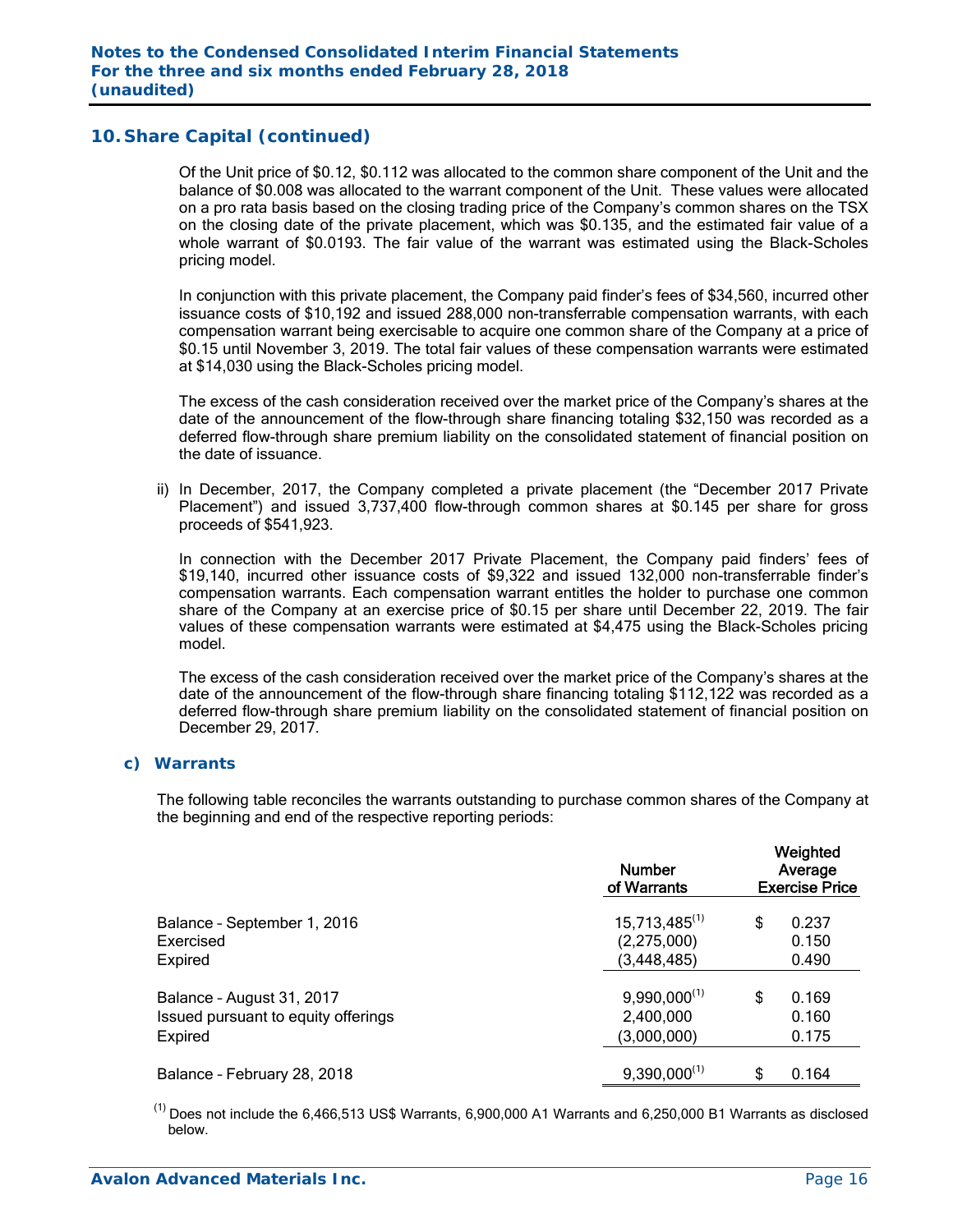The outstanding warrants have a weighted average remaining contract life of 0.5 years.

The warrants reserve, included as a component of the consolidated statement of changes in equity, relates to equity settled instruments issued by the Company to various stakeholders.

As disclosed in Note 9, the Company also has the following warrants outstanding as at February 28, 2018:

- i) 6,466,513 US\$ Warrants with an adjusted exercise price of US\$0.5223 per share and are exercisable until June 13, 2021;
- ii) 6,900,000 A1 Warrants with an exercise price of \$0.23 per share and are exercisable until March 10, 2022; and
- iii) 6,250,000 B1 Warrants with an exercise price of \$0.15 per share and are exercisable until January 15, 2023.

The Company is also required to issue 20,000 warrants to the Northwest Territory Métis Nation in two equal installments of 10,000 warrants upon the Nechalacho REE Project meeting certain milestones.

#### *d) Share Based Payments*

The shareholders have approved a Stock Option Plan (the "Plan") that provides for the issue of up to 10% of the number of issued and outstanding common shares of the Company to eligible employees, directors and service providers of the Company.

The Plan authorizes the granting of options to purchase common shares of the Company at a price equal to or greater than the closing price of the shares on either the trading day prior to the grant or the day of the grant. The options generally vest over a period of one to four years, and generally have a term of two to five years (but can have a maximum term of up to 10 years).

The following table reconciles the stock options outstanding at the beginning and end of the respective reporting periods:

|                             | <b>Number</b><br>of Options | Weighted<br>Average<br><b>Exercise Price</b> |      |  |  |
|-----------------------------|-----------------------------|----------------------------------------------|------|--|--|
| Balance - September 1, 2016 | 10,640,000                  | \$                                           | 0.96 |  |  |
| Granted                     | 3,180,000                   |                                              | 0.17 |  |  |
| Expired                     | (3,075,000)                 |                                              | 2.15 |  |  |
| Forfeited                   | (410,000)                   |                                              | 0.86 |  |  |
| Balance - August 31, 2017   | 10,335,000                  | \$                                           | 0.37 |  |  |
| Granted                     | 590,000                     |                                              | 0.13 |  |  |
| Exercised                   | (50,000)                    |                                              | 0.11 |  |  |
| Expired                     | (465,000)                   |                                              | 1.19 |  |  |
| Balance - February 28, 2018 | 10,410,000                  | \$                                           | 0.32 |  |  |

As at February 28, 2018, there were 7,313,750 options vested (August 31, 2017 – 7,223,750) with an average exercise price of \$0.36 (August 31, 2017 - \$0.42).

The share based payments reserve, included as a component of the consolidated statement of changes in equity, relates to equity settled compensation options issued by the Company to its directors, officers, employees and consultants.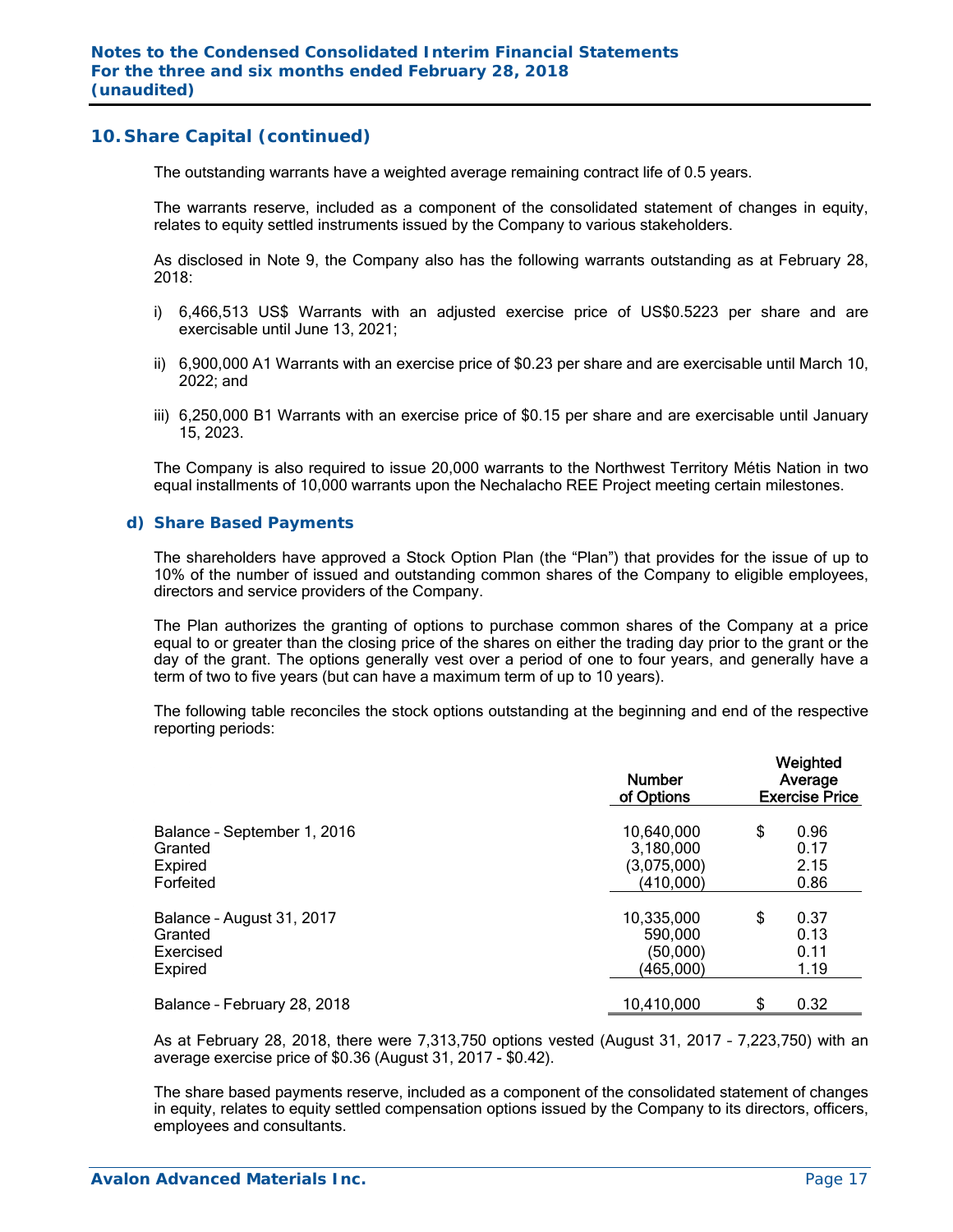The estimated fair value of options earned during the Period was \$92,773 (2017 - \$140,246), of which \$182 (2017 - \$2,511) was capitalized to property, plant and equipment, \$13,618 (2017 - \$47,763) was capitalized as exploration and evaluation assets, \$525 (2017 - \$2,123) was charged to operations as general exploration expenses with the balance of \$78,448 (2017 - \$87,849) charged to operations as share based compensation expense.

The fair value of each option granted is estimated at the time of grant using the Black-Scholes optionpricing model. The Black-Scholes option-pricing model requires the input of subjective assumptions, including expected life of the option award, share price volatility and other assumptions. The expected life of options granted is derived from historical data on employee exercises and post-vesting employment termination behavior. Expected volatility is based on the historic volatility of the Company's shares. These assumptions involve inherent uncertainties and the application of management judgment. In addition, the Company is required to estimate the expected forfeiture rate and only recognize expense for those options expected to vest.

The weighted average assumptions for grants during the Period and the year ended August 31, 2017 are as follows:

|                                                     | February 28,<br>2018 | August 31,<br>2017 |
|-----------------------------------------------------|----------------------|--------------------|
| Exercise price                                      | \$0.13               | \$0.17             |
| Closing market price on day preceding date of grant | \$0.13               | \$0.17             |
| Risk-free interest rate                             | 1.67%                | 0.75%              |
| Expected life (years)                               | 2.8                  | 3.0                |
| <b>Expected volatility</b>                          | 66%                  | 77%                |
| Expected dividend yield                             | Nil                  | Nil                |
| Grant date fair value                               | \$0.06               | \$0.08             |
| Forfeiture rate                                     | 15%                  | 16%                |

The following table summarizes information concerning outstanding and exercisable options as at February 28, 2018:

|                           | <b>Weighted Average</b><br>Remaining |                    |                         |
|---------------------------|--------------------------------------|--------------------|-------------------------|
| <b>Option Price Range</b> | Outstanding                          | <b>Exercisable</b> | <b>Contractual Life</b> |
| $$1.00 - $1.07$           | 100,000                              | 100,000            | 0.2 years               |
| $$0.70 - $0.99$           | 1,385,000                            | 1,197,500          | 0.8 years               |
| $$0.40 - $0.69$           | 1,290,000                            | 1,146,250          | 1.2 years               |
| $$0.20 - $0.39$           | 2,555,000                            | 1,885,000          | 2.1 years               |
| $$0.12 - $0.19$           | 5,080,000                            | 2,985,000          | 2.4 years               |
|                           | 10,410,000                           | 7,313,750          |                         |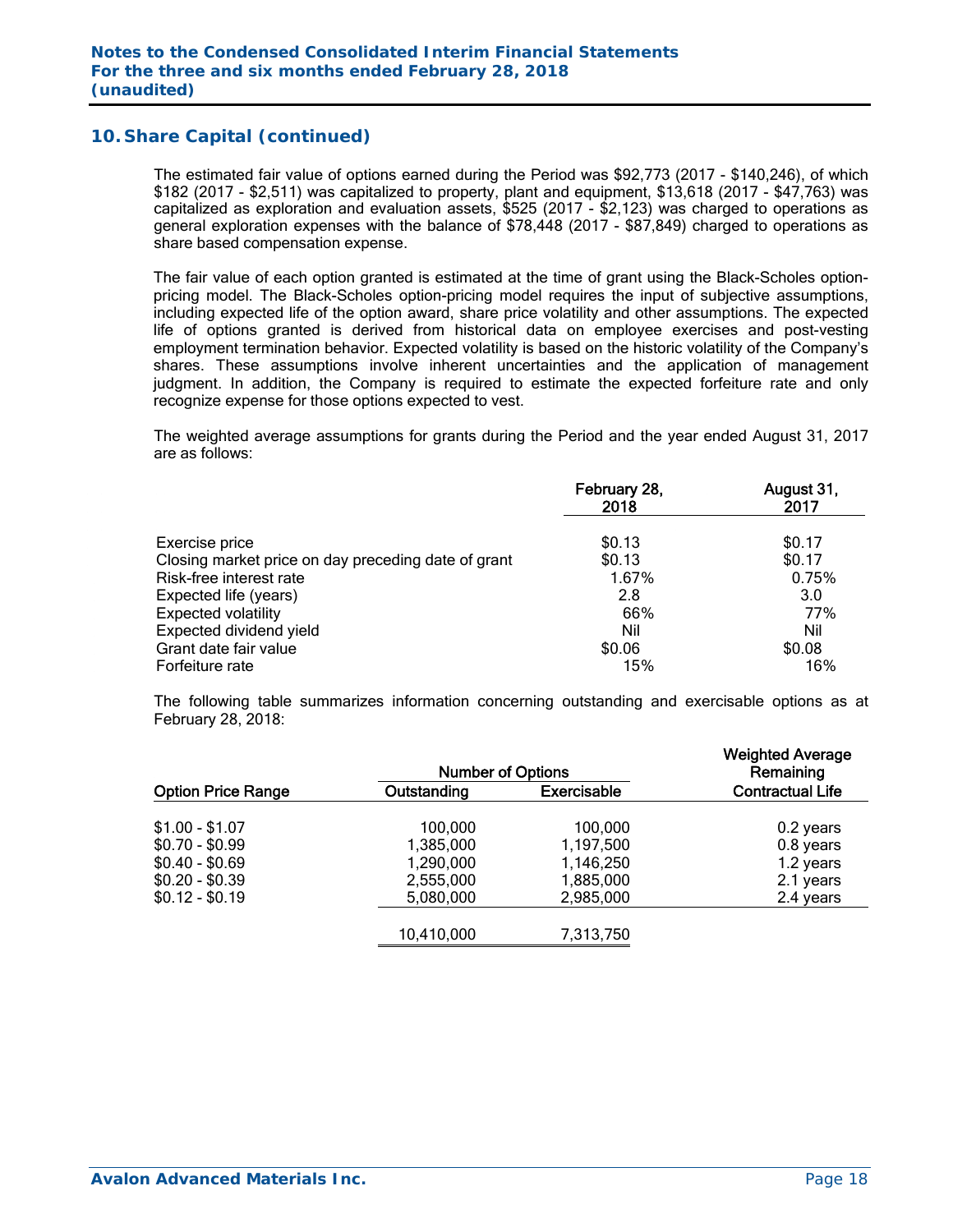#### *e) Brokers' Compensation Warrants*

The following table summarizes information concerning outstanding brokers' compensation warrants as at the beginning and end of the respective reporting periods:

|                                               | Number of<br>Compensation<br><b>Warrants</b> | Weighted<br>Average<br><b>Exercise Price</b> |  |  |  |
|-----------------------------------------------|----------------------------------------------|----------------------------------------------|--|--|--|
| Balance - September 1, 2016                   | 2,212,612                                    | 0.38                                         |  |  |  |
| Issued pursuant to equity offerings           | 812,727                                      | 0.18                                         |  |  |  |
| Expired                                       | (1,732,612)                                  | 0.44                                         |  |  |  |
| Balance - August 31, 2017                     | 1,292,727                                    | 0.16                                         |  |  |  |
| Issued pursuant to equity offering (note 10b) | 420,000                                      | 0.15                                         |  |  |  |
| Exercised                                     | (300,000)                                    | 0.11                                         |  |  |  |
| Balance - February 28, 2018                   | 1,412,727                                    | 0.17                                         |  |  |  |

The brokers' compensation warrants reserve, included as a component of the consolidated statement of changes in equity, relates to equity settled compensation instruments issued by the Company to external service providers.

As at February 28, 2018, the Company has the following compensation warrants outstanding:

- (i) 180,000 compensation warrants with an exercise price of \$0.175 per common share, which are exercisable until March 29, 2018;
- (ii) 272,727 compensation warrants with an exercise price of \$0.25 per common share, which are exercisable until November 7, 2018;
- (iii) 150,000 compensation warrants with an exercise price of \$0.15 per common share, which are exercisable until December 23, 2018;
- (iv) 204,000 compensation warrants with an exercise price of \$0.15 per common share, which are exercisable until June 12, 2019;
- (v) 186,000 compensation warrants with an exercise price of \$0.145 per common share, which are exercisable until August 16, 2019;
- (vi) 288,000 compensation warrants with an exercise price of \$0.15 per common share, which are exercisable until November 3, 2019; and
- (vi) 132,000 compensation warrants with an exercise price of \$0.15 per common share, which are exercisable until December 22, 2019.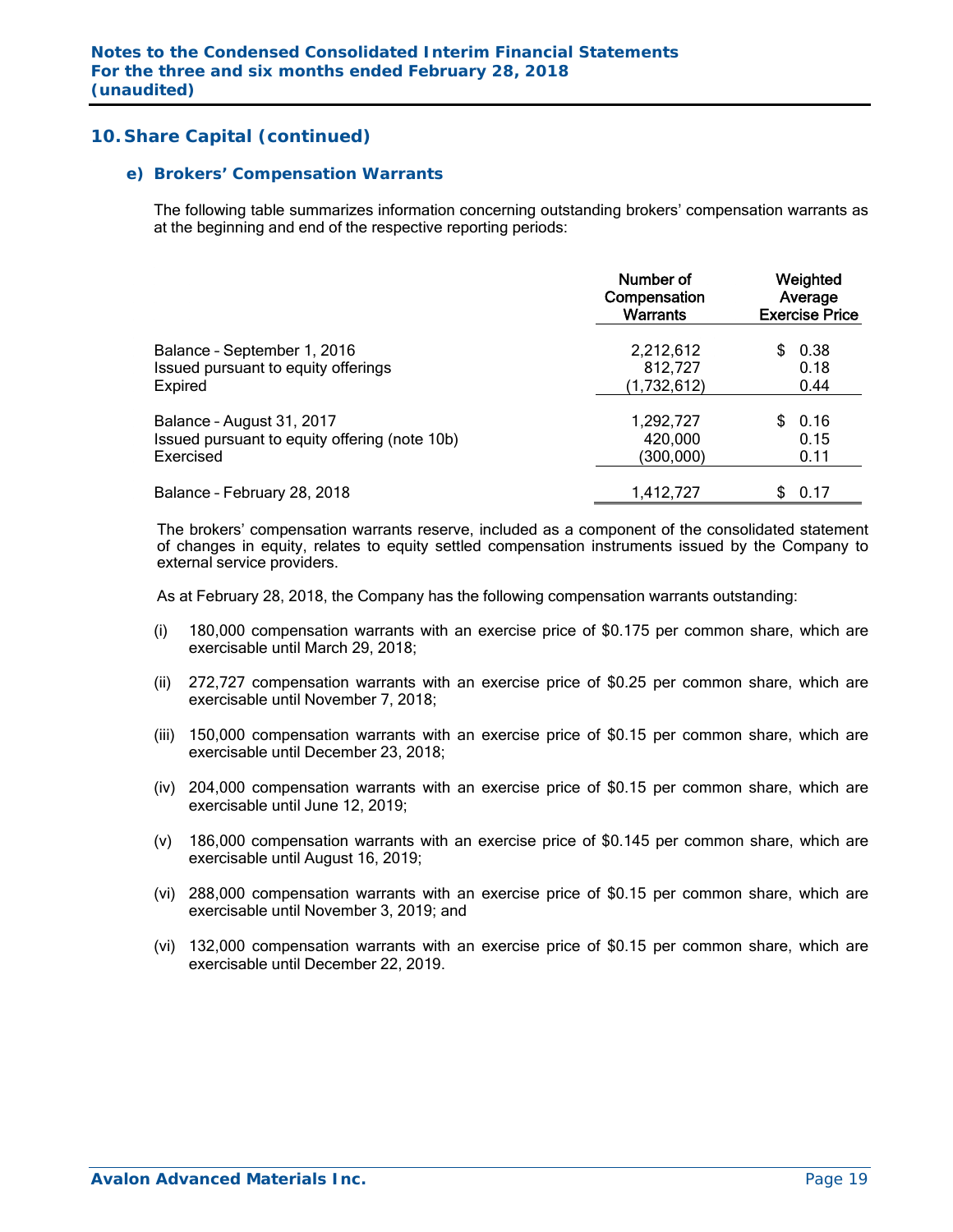## **11. Corporate and Administrative Expenses**

 Corporate and administrative expenses for the three and six months ended February 28, 2018 and 2017 consist of the following:

|                                      | <b>Three Months Ended</b> |         |                      |         |                      | <b>Six Months Ended</b> |                      |           |  |  |
|--------------------------------------|---------------------------|---------|----------------------|---------|----------------------|-------------------------|----------------------|-----------|--|--|
|                                      | February 28,<br>2018      |         | February 28,<br>2017 |         | February 28,<br>2018 |                         | February 28,<br>2017 |           |  |  |
| Salaries and benefits <sup>(1)</sup> | \$                        | 299,733 | S                    | 311,756 | \$                   | 680,684                 | \$                   | 694,070   |  |  |
| Directors' fees                      |                           | 18,401  |                      | 19.761  |                      | 41,350                  |                      | 42,461    |  |  |
| Consulting and professional fees     |                           | 68,693  |                      | 101,511 |                      | 172,108                 |                      | 227,808   |  |  |
| Office, insurance and other expenses |                           | 64,386  |                      | 58,724  |                      | 129,317                 |                      | 161,201   |  |  |
| Occupancy                            |                           | 79,399  |                      | 78,148  |                      | 158,398                 |                      | 154,594   |  |  |
| Shareholders' communications and     |                           |         |                      |         |                      |                         |                      |           |  |  |
| filing fees                          |                           | 81,841  |                      | 73,080  |                      | 120,655                 |                      | 113,081   |  |  |
| Travel and related costs             |                           | 12,812  |                      | 22,426  |                      | 40,985                  |                      | 47,274    |  |  |
|                                      | \$                        | 625,265 | S                    | 665,406 | S                    | 1,343,497               | S.                   | 1,440,489 |  |  |

(1) These figures do not include share based compensation. Employees' salaries, benefits including share based compensation expensed for the quarter ended February 28, 2018 and for the Period totaled \$321,479 (2017 - \$345,692) and \$724,414 (2017 – \$826,864), respectively.

#### **12. Related Party Disclosures**

Balances and transactions between the Company and its subsidiaries have been eliminated on consolidation and are not disclosed in this note. Details of the transactions between the Company and other related parties are disclosed below:

a) Trading transactions

There have been no material trading transactions with related parties during each of the three and six month periods ended February 28, 2018 and 2017, other than the participation by certain related parties in the November 2017 Private Placement, whereby Donald Bubar, Director, President and CEO, Mark Wiseman, Vice President Sustainability, Patricia Mohr, Director subscribed for 200,000, 55,000 and 50,000 flow-through shares at \$0.145 per share, respectively.

b) Compensation of key management personnel

The remuneration of directors and other members of the Company's senior management team during each of the three and six months ended February 28, 2018 and 2017 are as follows:

|                                                                                            | <b>Three Months Ended</b> |                      |  |                      |                      | <b>Six Months Ended</b> |                      |                    |  |  |  |
|--------------------------------------------------------------------------------------------|---------------------------|----------------------|--|----------------------|----------------------|-------------------------|----------------------|--------------------|--|--|--|
|                                                                                            |                           | February 28,<br>2018 |  | February 28,<br>2017 | February 28,<br>2018 |                         | February 28,<br>2017 |                    |  |  |  |
| Salaries, benefits and directors' fees <sup>(1)</sup> \$<br>Share based compensation $(2)$ |                           | 382,066<br>32.606    |  | 396,411<br>54.778    |                      | 811,633<br>66.533       |                      | 843,162<br>205,448 |  |  |  |
|                                                                                            |                           | 414.672              |  | 451.189              |                      | 878.166                 |                      | 1,048,610          |  |  |  |

 $(1)$ Salaries and benefits of key management personnel capitalized to exploration and evaluation assets and PPE for the quarter ended February 28, 2018 and for the Period totaled \$142,600 (2017 - \$141,319) and \$268,133 (2017 - \$289,743), respectively.

 $(2)$  Fair value of stock options earned and recognized as share based compensation during the respective reporting period.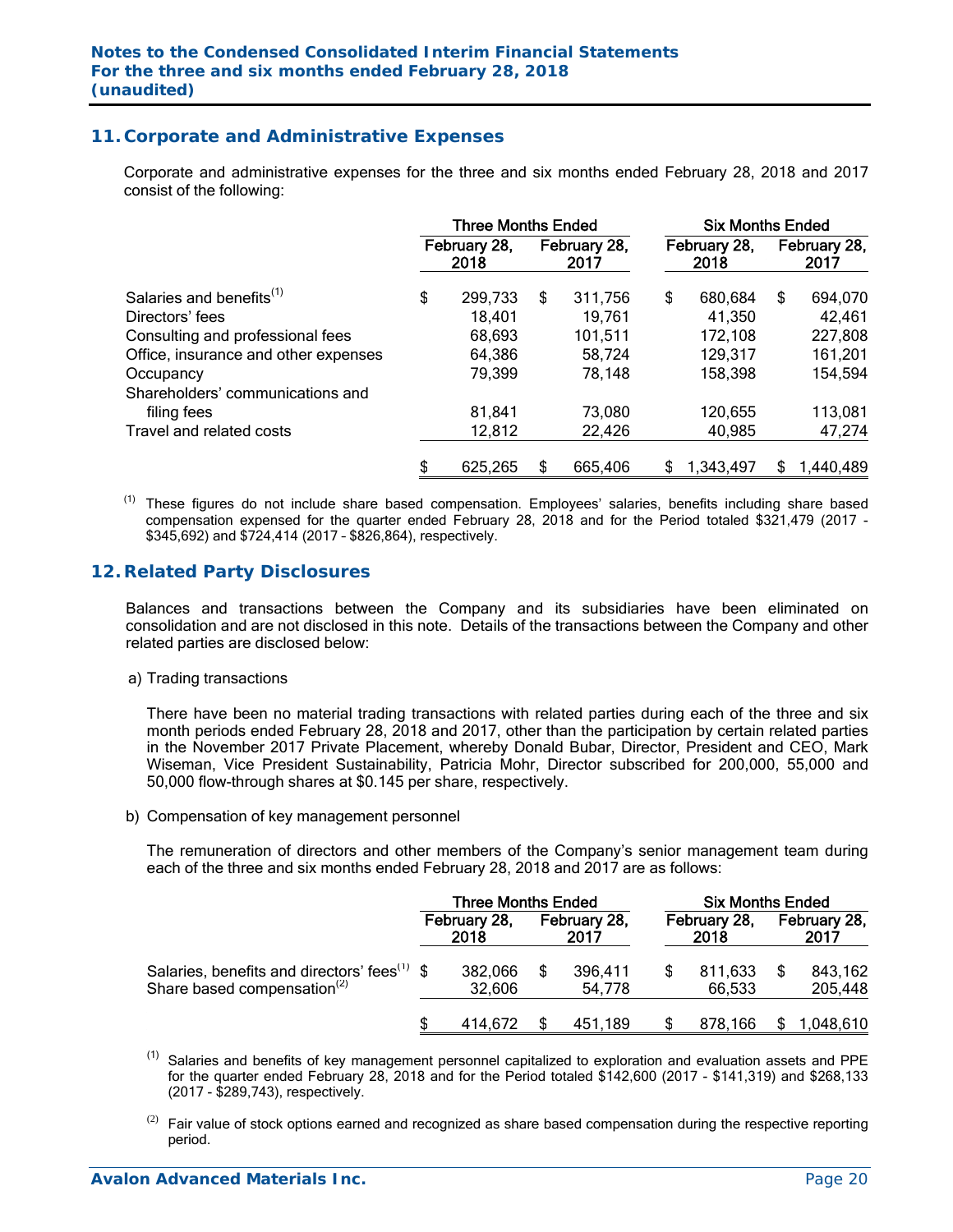### **13. Financial Instruments**

IFRS 7 establishes a fair value hierarchy that reflects the significance of inputs used in making fair value measurements as follows:

- Level 1 quoted prices in active markets for identical assets or liabilities;
- Level 2 inputs other than quoted prices included in Level 1 that are observable for the asset or liability, either directly (i.e. as prices) or indirectly (i.e. from derived prices); and
- Level 3 inputs for the asset or liability that are not based upon observable market data.

Assets are classified in their entirety based on the lowest level of input that is significant to the fair value measurement. The fair values of the Company's warrants denominated in a currency that is not the functional currency of the Company and the A1 and B1 Warrants are based on Level 2 inputs that are observable for the liability such as interest rate, dividend yield and historical volatility. The fair values of the Company's A1 and B1 Preferred Shares are based on Level 3 inputs, including applicable redemption amounts and redemption premiums. The Company has the right to redeem the A1 and B1 Preferred Shares at any time and therefore the fair value of the A1 and B1 Preferred Shares is the amount the Company has to pay to redeem the A1 and B1 Preferred Shares, which is the redemption amount as specified in the purchase agreements plus 5% redemption premium.

#### *Fair Values*

Except as disclosed elsewhere in these condensed consolidated interim financial statements, the carrying amounts for the Company's financial instruments approximate their fair values because of the short-term nature of these items.

The Company's risk exposures and the impact on the Company's financial instruments are summarized below:

#### *Credit risk*

The Company is not exposed to any significant credit risk as at February 28, 2018. The Company's cash and cash equivalents are either on deposit with two major Canadian chartered banking groups in Canada or invested in bankers' acceptance notes or guaranteed investment certificates issued by two major Canadian Chartered banking groups. The Company's receivables primarily consist of Goods and Services Tax/Harmonized Sales Tax receivable, government grants and refundable security deposits with various federal and provincial governments and are therefore not subject to significant credit risk.

#### *Liquidity risk*

Liquidity risk is the risk that an entity will not be able to meet its financial obligations as they come due. The Company has in place a planning and budgeting process to assist in determining the funds that are required to support the Company's normal operating requirements on an on-going basis and its plans for exploration and development expenditures. The Company ensures that there are sufficient funds to meet its short-term requirements, taking into account its anticipated cash flows from operations and its holdings of cash and cash equivalents.

As at February 28, 2018, the Company has current assets of \$1,829,196 and current liabilities of \$914,647. As disclosed in Note 8, the holder of the A1 and B1 Preferred Shares is entitled to demand repayment of the applicable redemption value per share in cash (which totaled \$3,541,250 as at February 28, 2018) upon the occurrence of certain Redemption Events. Excluding the deferred flow-through share premium of \$97,458, the Company's adjusted working capital as at February 28, 2018 was \$1,012,007, (calculated by adding back the deferred flow-through share premium of \$97,458 to the working capital of \$914,549). As the derecognition of the deferred flow-through share premium will not require the future out flow of resources by the Company, it is management's belief that the adjusted working capital figure provides useful information in assessing the Company's liquidity risk.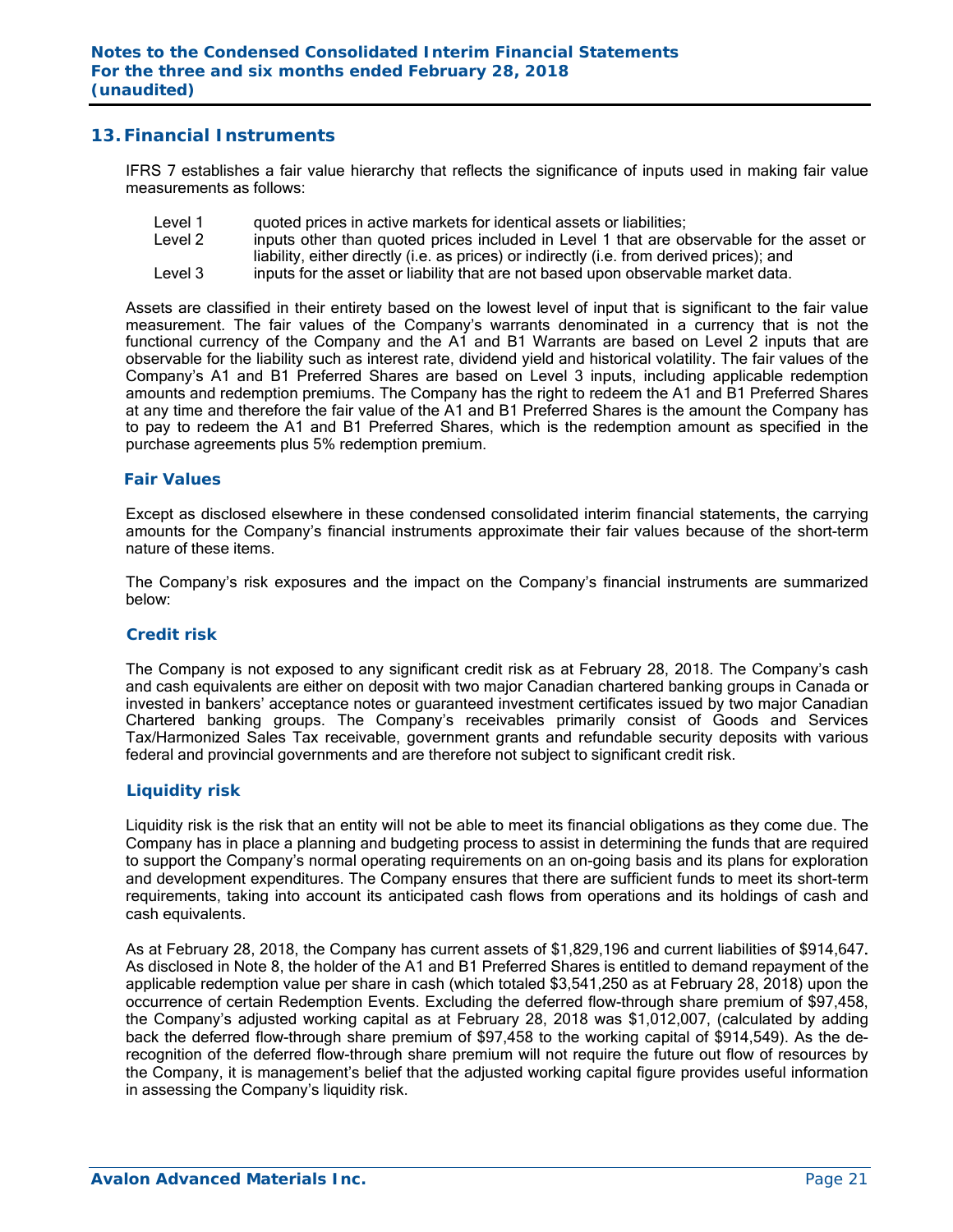## **13. Financial Instruments (continued)**

Repayments due by period as of February 28, 2018:

|                                                                            | Within<br>1 Year |                    | 1-3<br>Years |         | 4-5<br>Years |                | Total |                    |  |
|----------------------------------------------------------------------------|------------------|--------------------|--------------|---------|--------------|----------------|-------|--------------------|--|
| Accounts payable and accrued liabilities \$<br>Operating lease obligations |                  | 817,189<br>318,395 |              | 265,328 |              | $\sim$         |       | 817,189<br>583,723 |  |
|                                                                            |                  | 1,135,584          |              | 265,328 | S            | $\blacksquare$ |       | 1,400,912          |  |

#### *Market risk*

(i) Interest rate risk

 The Company has cash and cash equivalents balances and it has no interest-bearing debt. The Company's current policy is to invest its excess cash in highly liquid money market investments such as bankers' acceptance notes, treasury bills and GICs. These short term money market investments are subject to interest rate fluctuations.

(ii) Foreign currency risk

 The Company's functional currency is the Canadian dollar. The majority of the Company's purchases are transacted in Canadian dollars. Other than the US\$ Warrants as disclosed in Note 9, the Company had no other significant financial assets or financial liabilities denominated in foreign currencies as at February 28, 2018.

(iii) Price risk

 The prices of metals and minerals fluctuate widely and are affected by many factors outside of the Company's control. The prices of metals and minerals and future expectation of such prices have a significant impact on the market sentiment for investment in mining and mineral exploration companies. This in turn may impact the Company's ability to raise equity financing for its long term working capital requirements.

#### *Sensitivity analysis*

 Considering the Company's budget expenditures for the balance of fiscal 2018 and its current cash and cash equivalents of \$1,486,212, with other variables held constant, sensitivity to a plus or minus 25 basis points change in interest rates would not have any significant effect on the Company's net loss for the balance of fiscal 2018.

Other than the US\$ Warrants as disclosed in Note 9, the Company had no other significant financial assets or financial liabilities denominated in foreign currencies as at February 28, 2018 and its anticipated on-going expenditures to be transacted in US dollars for the next six month period is approximately US\$90,000. If the Canadian dollar weakens (or strengthens) 5% against the US dollar with other variables held constant, it would not have any significant effect on the Company's expenditures for the balance of fiscal 2018.